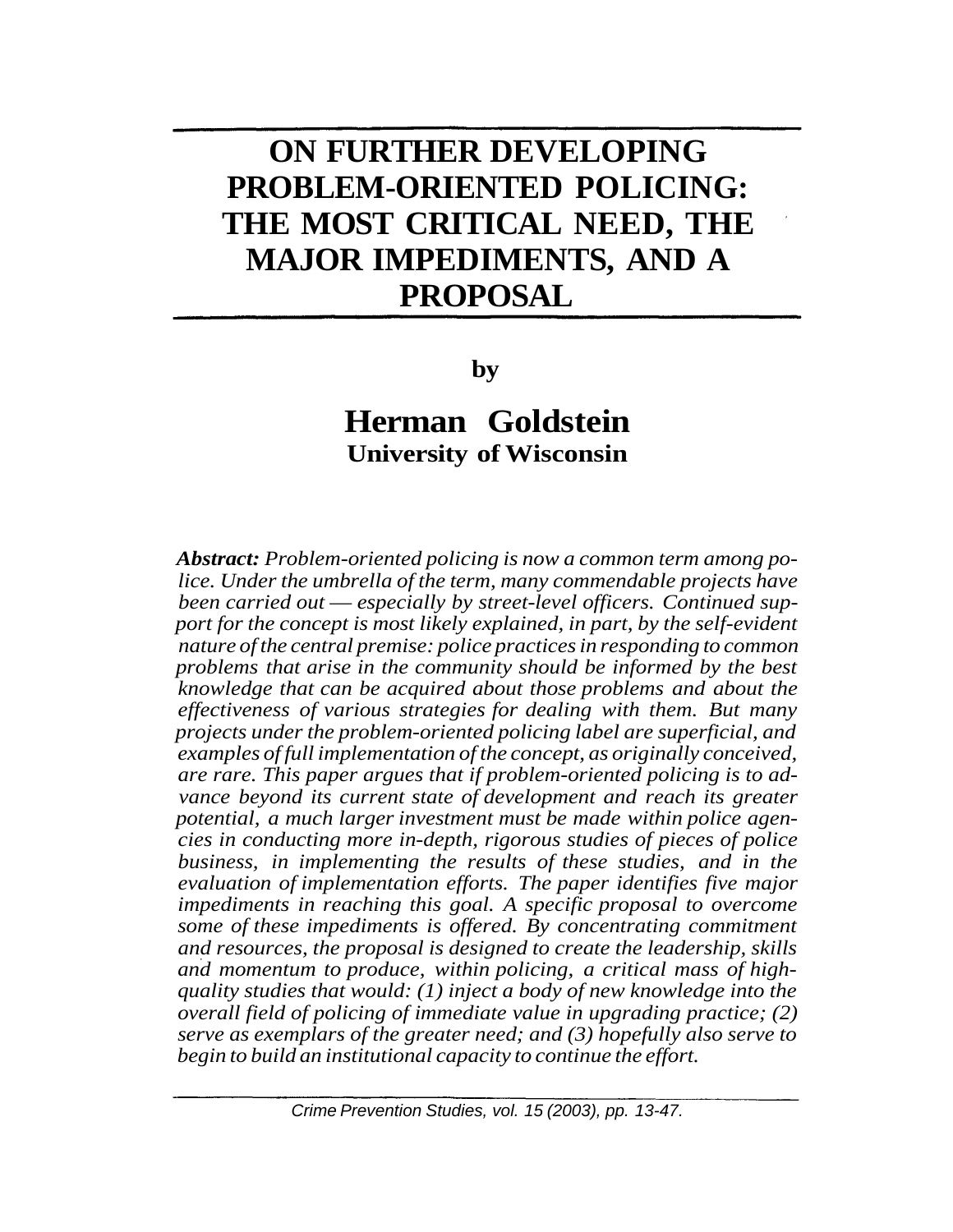#### **INTRODUCTION**

Almost 25 years have passed since problem-oriented policing was first conceptualized (Goldstein, 1979). In that period of time, the term itself has become a part of the vocabulary of modern-day policing. But the term has been used to describe a wide variety of initiatives, many of which bear little relationship to the original concept.

The purpose of this paper is to join with others in exploring the future development of problem-oriented policing. But given the many meanings now attributed to the term, it is important, at the beginning of such an endeavor, to be clear on what it is that we are trying to expand and grow. I turn first, therefore, in this paper, to a brief restatement of the concept and some reflections on implementation efforts. I then suggest a focus for future development.

As originally conceived, problem-oriented policing is an approach to policing in which each discrete piece of police business that the public expects the police to handle (referred to as a "problem") is subject to careful, in-depth study in hopes that what is learned about each problem will lead to discovering a new and more effective strategy for dealing with it. The concept places a high value on developing, within that strategy, new responses that are preventive in nature, that are not dependent on the use of the criminal justice system, and that draw on the potential contributions of other public agencies, the community, and the private sector. The concept carries a commitment to implementing the new strategy, rigorously evaluating its effectiveness, and subsequently reporting the results in ways that will benefit other police agencies and that will contribute to building a body of knowledge that supports good practice and ultimately, thereby, will also contribute toward the further professionalization of the police.

Analysis, study and evaluation are at the core of problem-oriented policing, not simply because they provide the factual basis for whatever strategies are adopted, but because, carried out adequately, they provide the license for sharing the results with the policing field. In its fuller development, adoption of the concept would have many implications for a police agency, its leadership, and its personnel (Goldstein, 1990). As originally set out, problem-oriented policing was described as a new way of thinking about policing: it introduces a thought process that could become the centerpiece around which all elements of police operations are organized. Specifically, the concept offers an integrated, coherent scheme for the delivery of services; for the recruitment, training and reward of police personnel; and, most especially, for making more effective use of police officers directly involved in providing routine services. This fleshed-out vision of the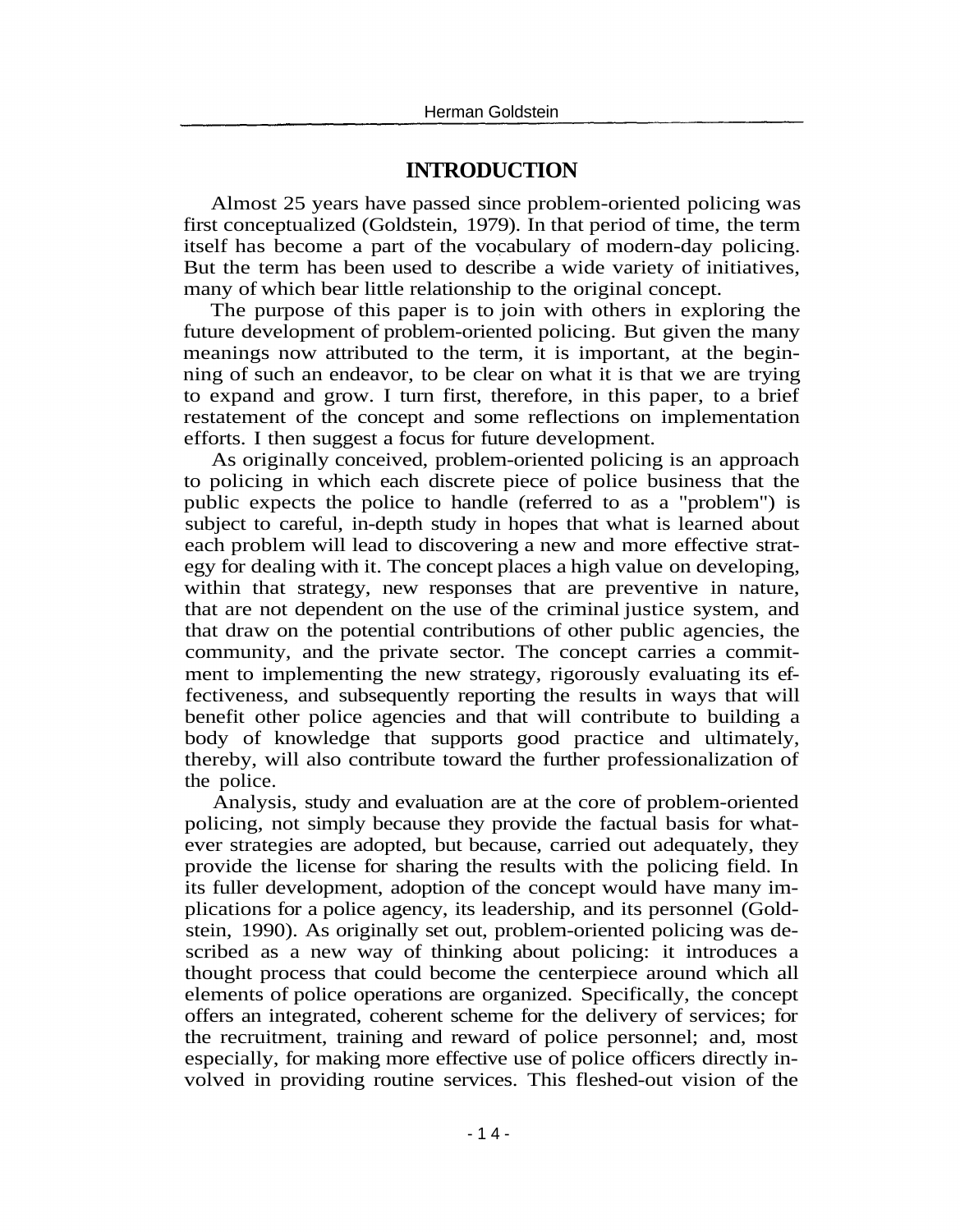potential in problem-oriented policing remains strong, but it is not likely to be realized or, if tried, sustained without a strong commitment to analysis, study and evaluation. To the degree that police agencies have sought to implement changes that are at the periphery of problem-oriented policing without adopting its core, those efforts have often contributed to a diluted understanding of the original concept.

Fortunately, there is no need here to describe in detail the wide variety of adaptations and permutations that are now tied to the concept. Michael S. Scott, in an extraordinarily helpful and timely publication, has brought together a comprehensive description of developments under the problem-oriented policing umbrella (Scott, 2001). And he has performed the tedious job of sifting through them, separating the wheat from the chaff. Others have critiqued a more limited set of the initiatives with narrower objectives, but in equally helpful ways (Leigh et al., 1996, 1998; Clarke, 1998; and Read and Tilley, 2000). Each of these commentators concluded, as I have, that the vast percentage of the efforts to date, even when they contained some of the elements of the original concept, were nevertheless superficial. But each commentator acknowledged that substantial progress has been realized through these efforts, and, sharing in the sense that much more could be achieved, has suggested ways in which that potential might be more fully realized. With that potential as the focus of this paper, it is helpful to reflect anew, in a general way, on the efforts at implementation.

# **The Many Variations in Types of Problems, Analyses, and Evaluations: The Concept versus the Experience**

As problem-oriented policing was originally conceived, it was assumed that the primary responsibility for identifying problems, analyzing them, developing new responses and testing them would rest with the management of police agencies (Goldstein, 1979; Goldstein and Susmilch, 1981). In large agencies, it was assumed that management would look to their research and planning units, newly energized and staffed, to develop the capacity to conduct in-depth analyses and to carry out the bulk of the work. It was contemplated that the problems would be sizeable — a collection of many similar incidents — usually occurring throughout the jurisdiction served or within a reasonably defined area. Examples would be the problem of the drinking-driver, the robbery of convenience stores, or theft from retail establishments.

Commenting on this formulation, Albert J. Reiss (1982:139) made this observation: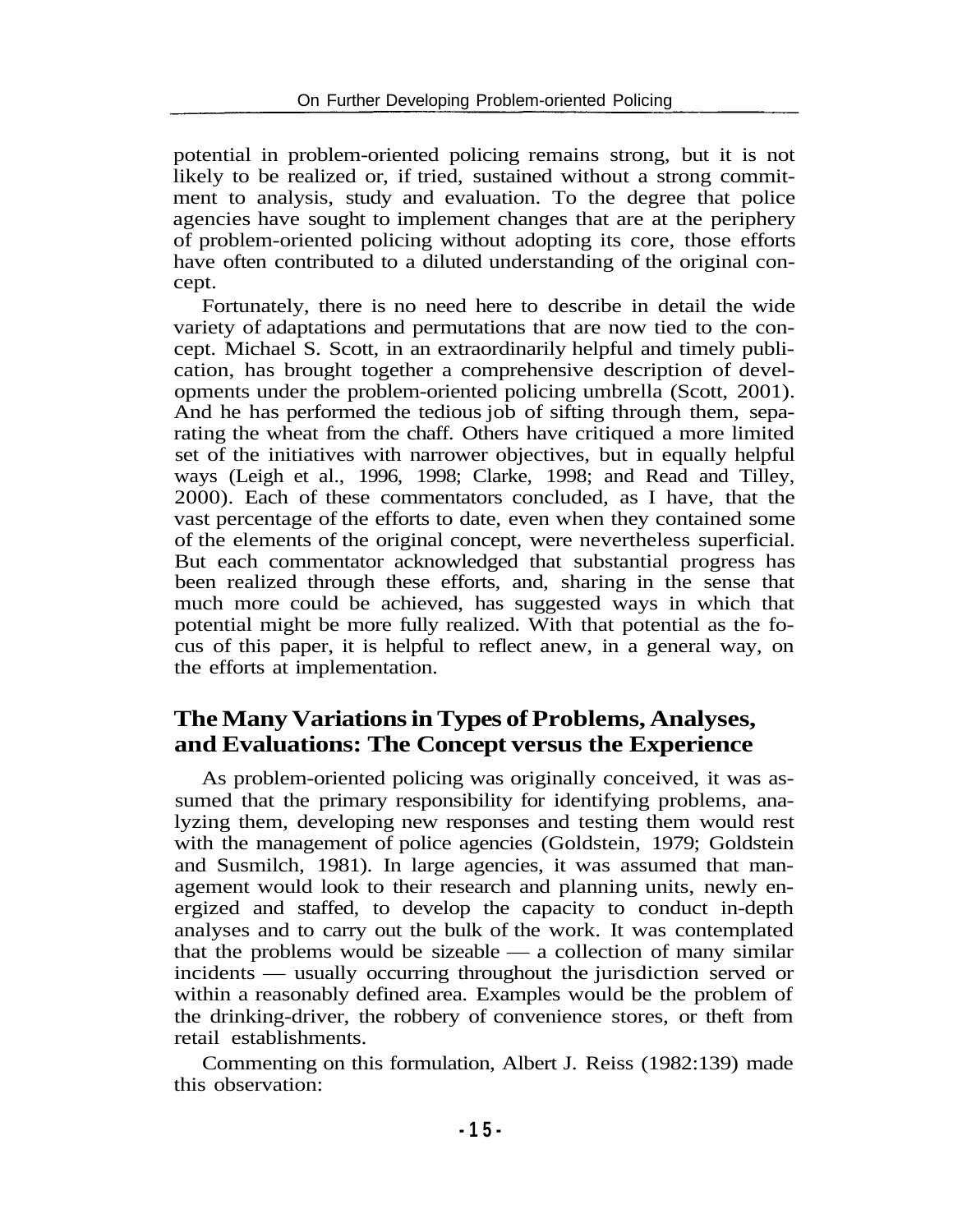Were police to shift their concerns to these kinds of problems, the role of research for the police could change dramatically. The police would be no longer consumers of research but producers of it, and research would not be done primarily by outsiders but as a management operation. Moreover, the research and development department of a police organization might become as critical to its future as research and development are to other modern industrial and government agencies.

Early on, some police administrators and researchers concluded that the process of inquiry leading to new approaches had application throughout a police agency — all the way down to the officer on the beat (e.g., Taft, 1986; Eck and Spelman, 1987a, 1987b). They concluded that an officer who was authorized and encouraged to identify problems, analyze them, and develop creative tailor-made responses that increased police effectiveness could contribute a great deal toward improving the quality of policing. The logic was the same; that proactively addressing problems and the factors contributing to them made more sense than repeatedly responding reactively to the incidents that were the most overt manifestations of those problems. Problems, in this context, were usually viewed as persistently troubling situations — a collection of incidents involving the same behavior, locations, or individuals — loosely described, for example, as involving a specific apartment house, a specific playground, a specific group of disorderly children, or a specific drug dealer.

In this shift from addressing problems at the management level to addressing them at beat level, the quality of analysis and evaluation was destined to be much less exacting than originally contemplated. Officers have varying levels of skill in identifying and analyzing problems, and little relevant experience or training. The time and resources of officers are limited. Rigorous analysis is difficult, often impossible and, under many circumstances, not even appropriate.<sup>1</sup>

Nevertheless, the movement to encourage and empower officers to address problems they encountered, albeit in a somewhat looser fashion, had many attractions for the policing field. It promised greater effectiveness and a higher level of community satisfaction. It made better use of the time of police officers. It tapped their increasing levels of education and their latent talents, insights and commitment. It provided them with greater satisfaction in their work.<sup>2</sup>

The addressing of problems by officers working the streets gained so much momentum and, in relation to other reforms in policing, produced such positive results, that it was embraced by those who had advocated the original concept as an integral part of problemoriented policing. The logic was simple and pragmatic. Given the enormous difficulty that was foreseen in gaining support for the more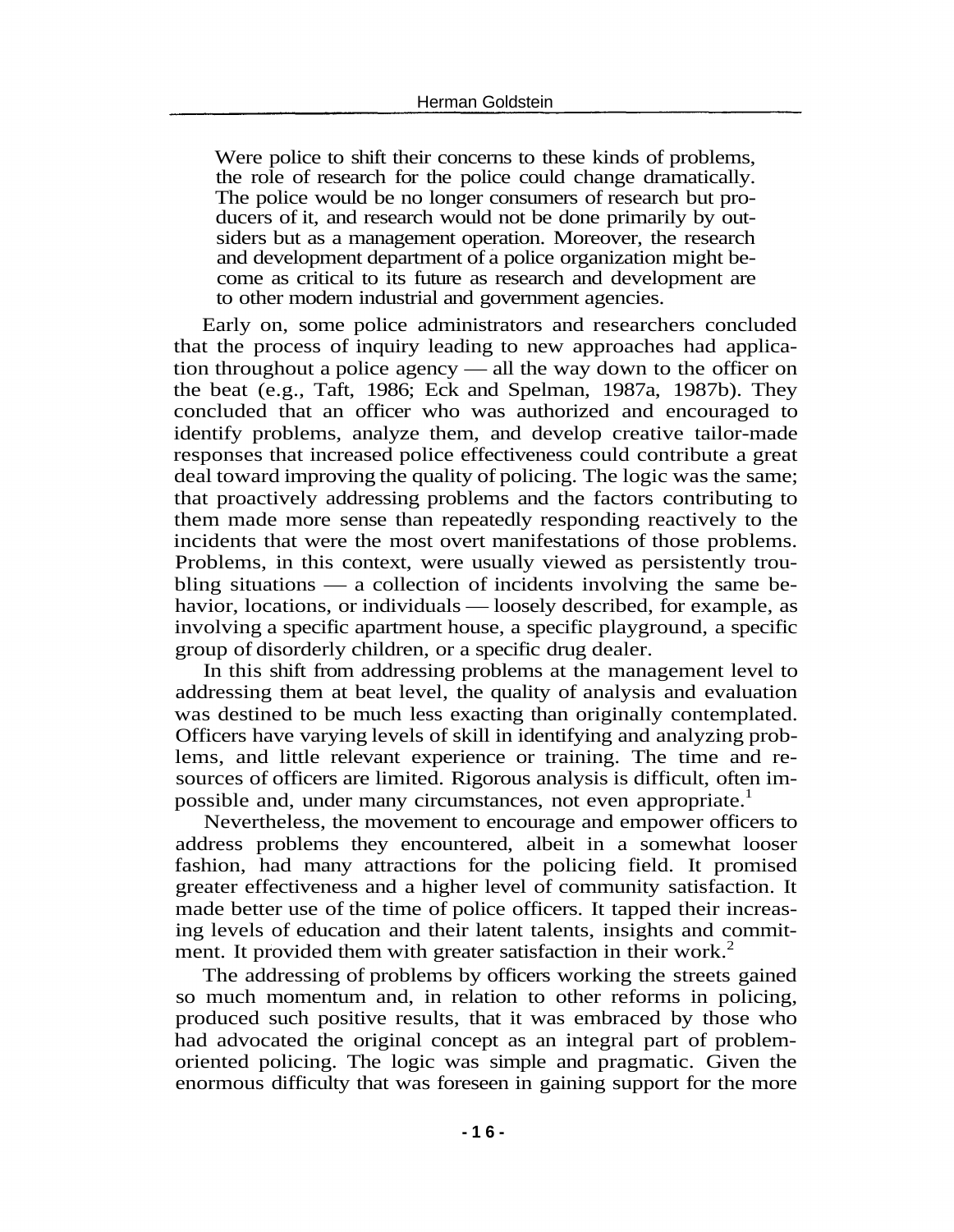rigorous study of larger problems at higher levels in the police organization, initiatives that so closely paralleled the same thought process and that were so enthusiastically accepted should, it was argued, be endorsed. They were seen as an embryonic form of the more ambitious original concept. Weaknesses were understandable, it was argued, and should be tolerated. Appropriately nurtured, subsequent efforts, it was hoped, would be more refined and, through a "bottom-up" process, might ultimately lead to more exacting inquiries at the top of an agency. Additionally, the involvement of many police officers in addressing problems was seen as a potentially effective vehicle for changing the way in which an entire agency thought about its responsibilities and responded to them.

As a consequence, many of the efforts to support problemoriented policing took the form of teaching problem solving to officers working the streets; to trying to instill support for problem-oriented policing into an entire police agency. The SARA model, so well known that it is often viewed as synonymous with problem-oriented policing, was itself designed, in part, to communicate the thought process to all ranks of police personnel. Scott summarizes the results of these efforts (Scott, 2001). He identifies some agencies that, over a period of time, largely as the result of a chief executive or a key staff person who "championed" the concept, made substantial progress in incorporating the concept into their way of regularly doing business. Among the agencies that distinguished themselves in this manner were those serving the cities of San Diego, Reno, Sacramento and Santa Ana in the United States; Edmonton in Canada; and Merseyside, Lancashire, Leicestershire and Thames Valley in the United Kingdom.

Over time, the volume of activity by rank-and-file officers in addressing problems has greatly overshadowed those relatively rare efforts on the part of management to address larger and more pervasive problems through in-depth studies. Indeed, in the eyes of many police practitioners, problem-oriented policing z's beat-level "problem solving."

The best case studies that have emerged from the work of police officers are quite impressive, especially when related to other reforms and developments in policing (see Sampson and Scott, 2000). They take creative approaches to old problems, using non-traditional strategies, and go on, within the limitations of the officers involved, to demonstrate what they were able to achieve. The cases clearly confirm that there is indeed an enormous reservoir of talent, resourcefulness and commitment in street-level officers that has not been tapped. The best among these case studies have been appropriately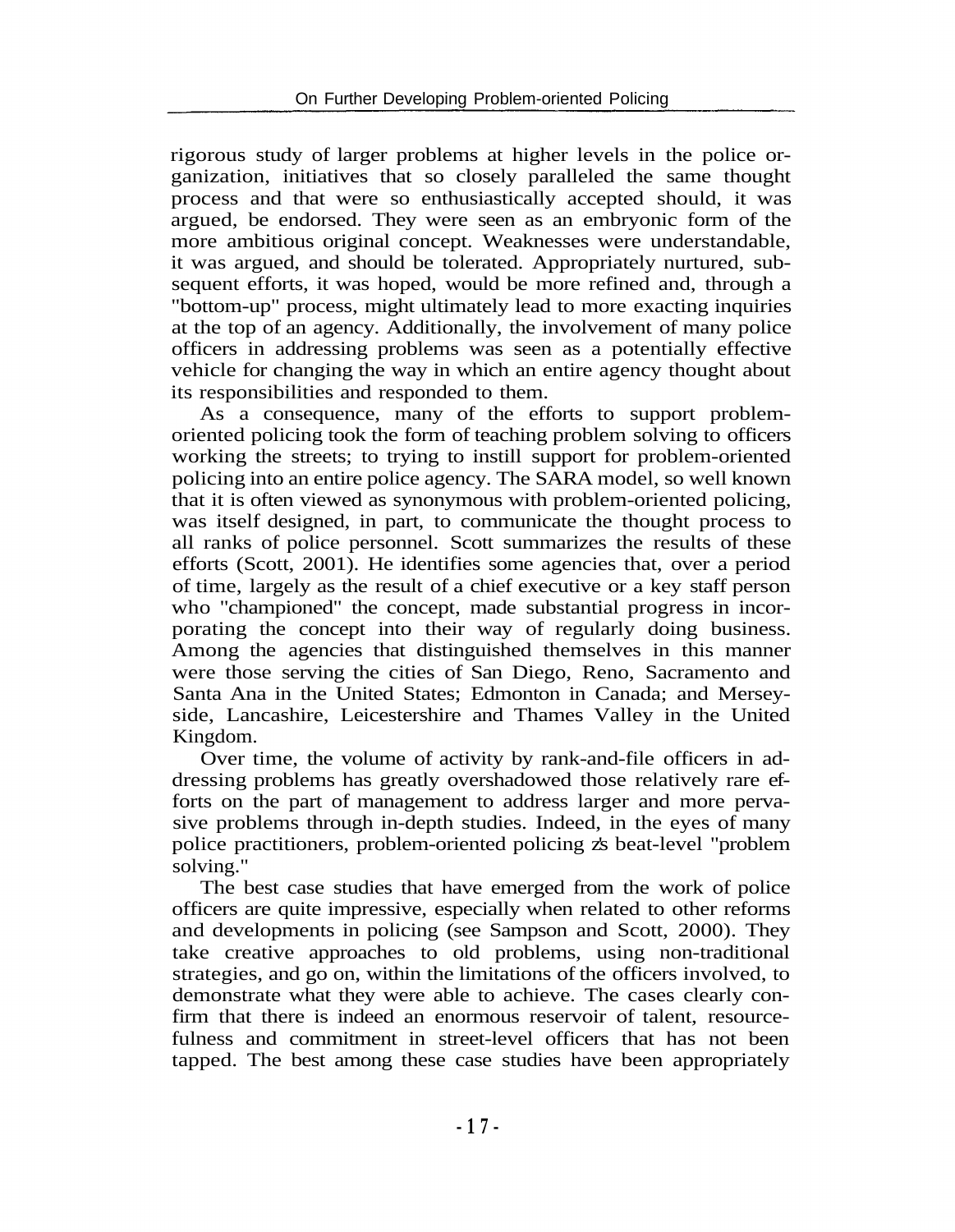recognized through a system of awards and, more recently, publication (U.S. National Institute of Justice, 2000, 2001a, 2001b).

And yet, measured against the need, the value of even these nationally recognized efforts is relatively modest. As noted in an earlier context, the best among them usually have major weaknesses — especially in the quality of analysis and in the evaluation of new strategies put in place. They are often the products of an intense effort by one or more especially motivated officers in an agency in which their work is an exception, in which other problems are not similarly addressed, and in which there is little involvement of top management. And both the projects and the work of the involved officers are often not sustained, with the result that the credibility of the case studies as exemplars is gradually eroded (Rojek, 2001).

As for the anticipated "bottom-up" benefits, there is little evidence that they are being realized. Without outside help, projects initiated by officers have not stimulated similar inquiries with regard to broader problems at higher levels in their respective agencies. With but a few exceptions, they do not seem to have propagated a substantial increase in the number of projects undertaken within an agency. Nor is there a discernible pattern in which projects, over time, have led to case studies with a higher quality of analysis or evaluation. Spectacular as the results of some officer-led projects have been, it is unrealistic to expect that these efforts alone carry sufficient force to meet the larger need.

The reasons for the limited growth of officers' efforts in addressing problems are rather apparent. Chiefs leave office. Agencies undergo changes in their orientation. Key people are promoted or reassigned. Individual officers are reassigned, or acquire less supportive supervisors, or are reigned-in or discouraged by other changes in their working environment. To my knowledge, there is no way in which to acquire an accurate measure of the volume and quality of current efforts. But based on a variety of informal measures, it is my impression that officer involvement in addressing problems in any depth has reached a plateau and may, in fact, be receding.

It does not follow from these observations that efforts to develop support among officers and throughout police agencies for problemoriented policing should be abandoned. To the contrary, these efforts should be encouraged for all of the reasons cited earlier. The work of beat officers will continue to constitute an important part of the overall movement to implement problem-oriented policing. What these observations do say is that we cannot depend so heavily on those efforts to produce the benefits held out for in the original concept.

To energize and hasten the development of problem-oriented policing, the greatest current need, in my opinion, is to invest heavily in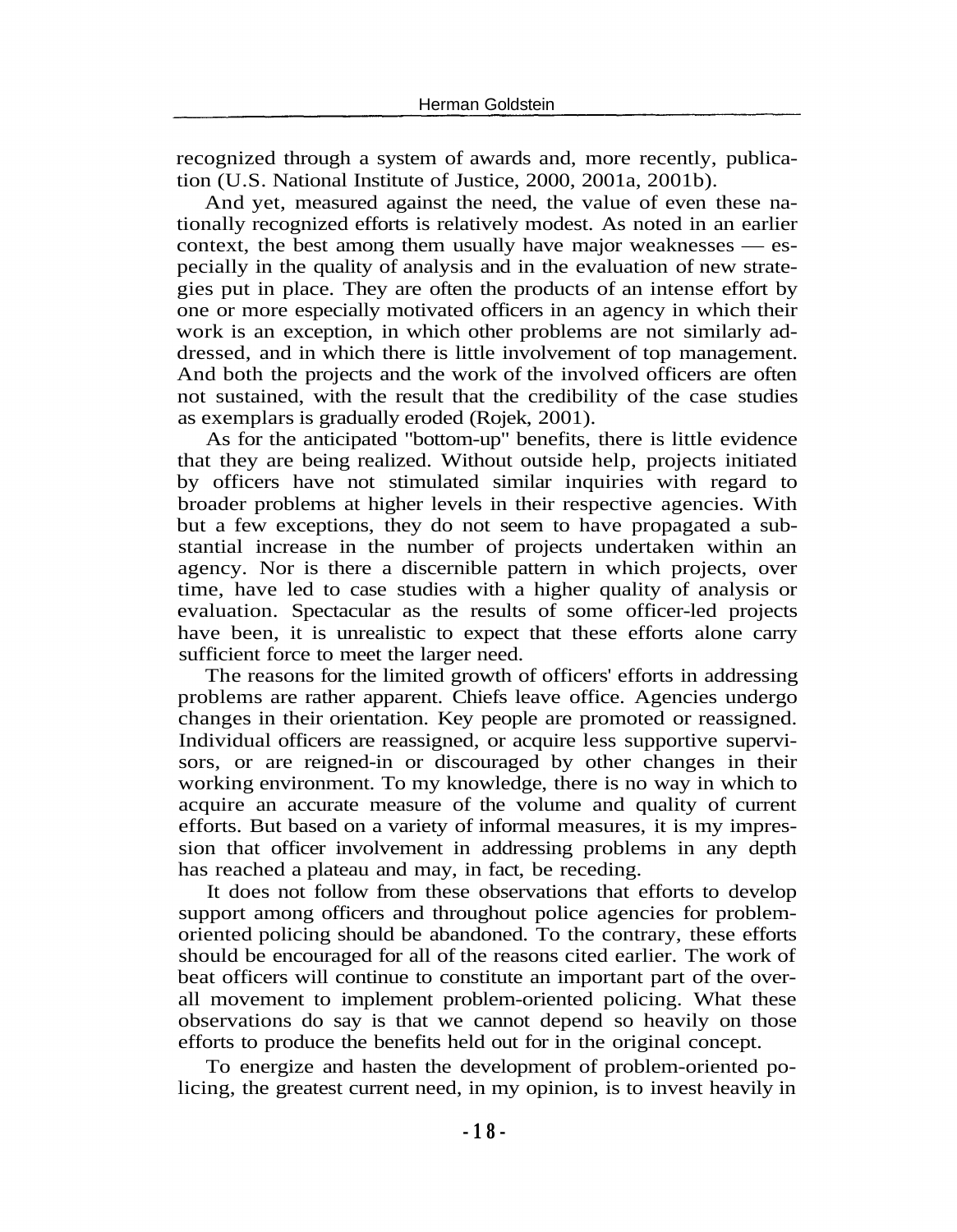building a capacity into local policing to analyze discrete pieces of police business in depth and to carefully evaluate the effectiveness of alternative strategies for responding to them. Such an investment should continue to draw on the knowledge and experience of all police employees, but it will depend heavily, for its success, on the full engagement of the chief executive and management. And it will require, in one form or another, the acquisition of research skills that are not currently available within police agencies. The immediate goal should be to produce a good number of high-quality studies that constitute solid building blocks in expanding the body of knowledge relevant to the problems police must handle. With this objective in mind, the measure of success should be the quantity and quality of case studies completed, their dissemination, and their use, rather than indicators of the degree to which any one agency has institutionalized the processes associated with problem-oriented policing.

It is difficult to argue for such a bold investment in the absence of a greater number of cases drawn from the experience of recent years that (adequately studied, fully implemented and carefully evaluated) clearly demonstrate their value. The exhortation must continue to rest on the original arguments offered in support of problem-oriented policing. But as highlighted in the following section, those arguments, I believe, remain strong.

#### **THE JUSTIFICATION FOR CONTINUING THE EFFORT**

#### *The Fundamental Underlying Premise: The Need To Build a Body of Knowledge in Support of Good Practice*

The fundamental premise underlying the concept of problemoriented policing is that police practices, in responding to common problems that arise in the community, should be informed by the best knowledge that can be acquired about the nature of those problems and about the effectiveness of various strategies for dealing with them.

This bare-bones premise — that operations should be informed by knowledge — is so elementary and so self-evident, that one feels apologetic in drawing attention to it. It is not an especially controversial proposition. It is certainly not radical. And it is not novel. Indeed, it is precisely for these reasons that problem-oriented policing strikes many people as just plain common sense. That is why, when newly explained to those in other endeavors (such as the business world) or to members of the community, the reaction is often one of disbelief: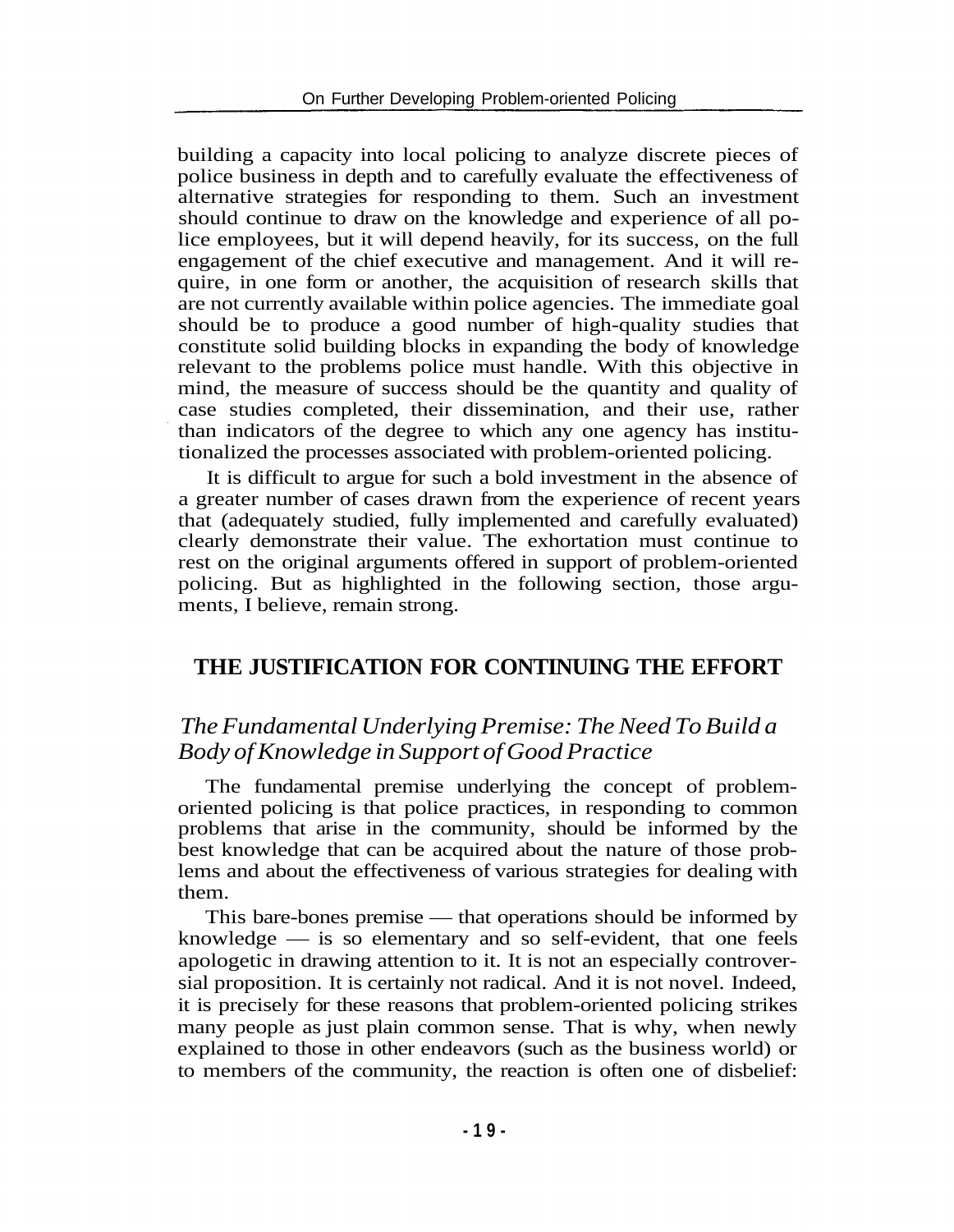"You mean to tell me that the police have not been doing that for all of these years?"

And yet, the premise has gained little acceptance in policing. Apart from what is reflected in the case studies in problem-oriented policing and the substantial rhetoric associated with the concept, there is no discernible, sustained and consistent effort *within* policing to make the basic premise that "knowledge informs practice" a routine part of professional policing. Considerable progress has been made in recent decades to upgrade policing through the recruitment of college-educated officers. Much progress has been made in modernizing police forces. But there remains a strong strain of antiintellectual feelings in policing — a bias of sorts — that shuns connections with knowledge-building efforts and the use of that knowledge which has already been acquired. The police establishment, as a whole, has done little, especially when related to the need, to embody the notion that it should invest in developing a body of knowledge that can be used to drive the decisions police make in using their limited resources and authority.<sup>3</sup>

Veteran police will likely respond to this characterization defensively, and claim that it is an overstatement and too broad an indictment of their field. They will contend that they do indeed conduct studies; that they make extensive use of data, intelligence, and research in support of their daily operations. That is true.

Police do, for example, use a large body of forensic knowledge to assist them in the investigation of crime and in scientifically establishing the identification and culpability of offenders. They value the collection of facts in their reactive work in solving crimes. They gather intelligence in attempting to deal proactively with such problems as organized crime and, now, terrorism. In the management of their agencies, police use data to plan the use of their limited resources. In crime analysis, they use data to identify and apprehend offenders and to analyze patterns of crime — including the use of geographic information systems (GIS). And most recently, in meetings making intensive use of computer statistics (Compstat programs), they are increasingly using internally developed data to strategize field operations and to hold their officers to a higher level of accountability.

Important as all of these efforts are to make use of forensic knowledge, information, intelligence and internally produced data, they do not involve using the kind of knowledge contemplated in problemoriented policing. Taken together, the results of these efforts do not constitute a body of knowledge about the problems police are routinely expected to handle and about the effectiveness of various strategies for dealing with them. Police, for example, daily handle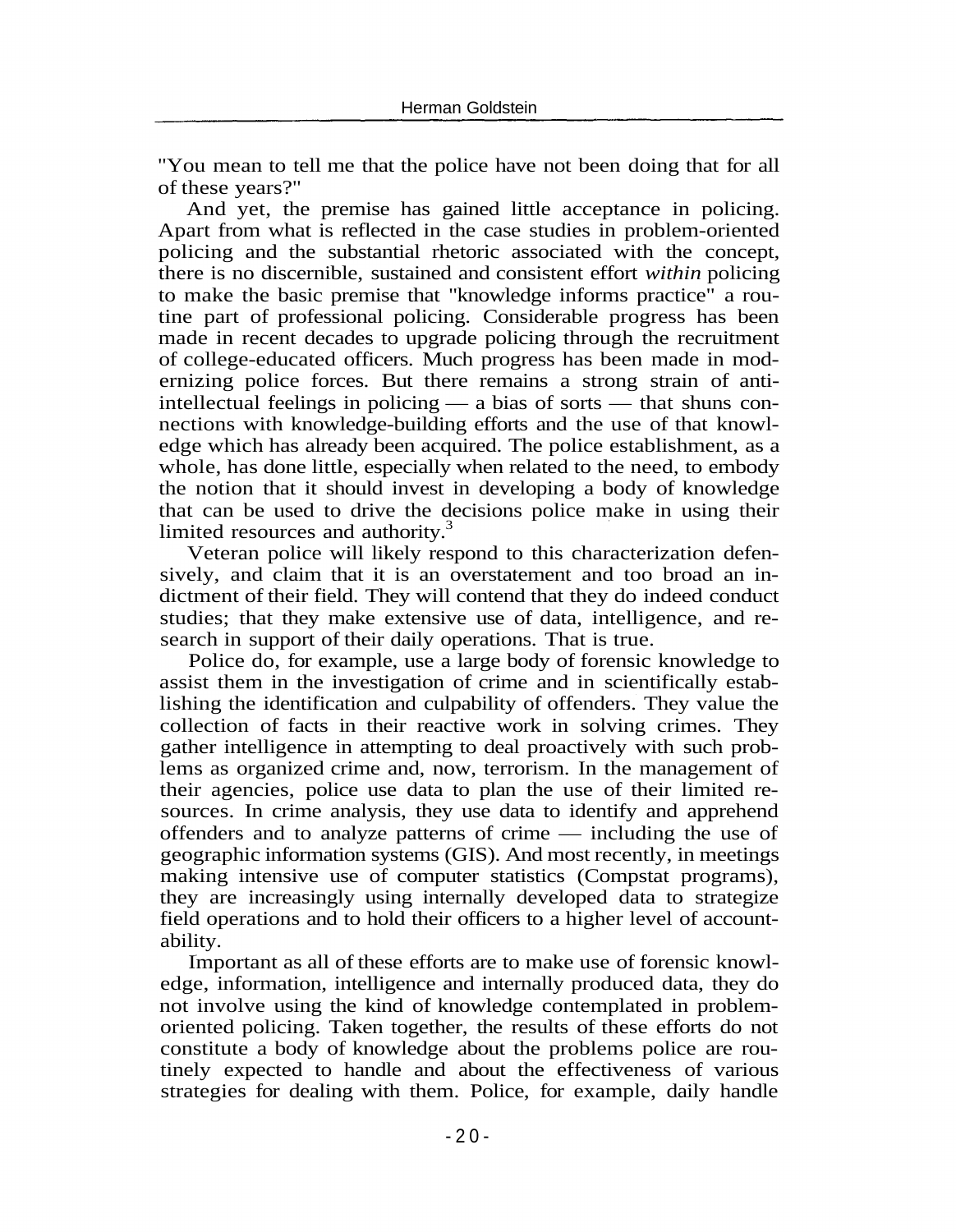large volumes of cases involving concerns about noise, vehicle theft, and assaults in bars. But they make little use of in-depth knowledge about the nature of these specific behaviors and the effectiveness of methods for either preventing or responding to them. If police are asked to explain their practices for dealing with most such substantive problems, they will rarely articulate a uniform, coherent agencywide strategy. And even if it appears that there is a consensus on a response, it is rare that the agreed-upon strategy would have been validated by in-depth study.

The norm, with regard to most problems handled by the police, is that their response is generic. It takes the form of patrolling, investigating, arresting, and prosecuting, without detailed regard to the specific nature of the problem they are seeking to impact and without benefit of rigorously derived knowledge about the effectiveness of what they do. And when confronted by a crisis, the response is too often, on examination, largely cosmetic, designed as a show of force that has the effect of temporarily reducing the most overt manifestations of a problem and, thereby, temporarily relieving public pressures to do something about it.

There are some recent and important exceptions to this overall pattern. Police can appropriately cite the relatively new forms of response to sexual assaults, domestic violence, child abuse, and those experiencing some form of mental illness. It is hard to separate how much of the initiative for newly addressing these problems originated with the police and how much with researchers. The work on domestic violence, much of it carried out by Lawrence Sherman and colleagues, is most extensive and most closely parallels the kind of endeavor contemplated in problem-oriented policing (Sherman, 1998). Some of the underlying research relating to the four problems commendably engaged police personnel, but, for the most part, the bulk of the research was conducted outside police agencies. A blend of social and political movements that sought to redefine public attitudes toward these problems stimulated much of the research and pressured the police into making use of it.

More recent is the recent case study on gun violence among youth by the Boston Police Department and researchers at Harvard's Kennedy School. This study was initiated as a problem-oriented policing project and stands as one of the best examples of not only how such a project can inform police practice, but also how police and researchers can enter into a productive relationship (Kennedy, 1997; Bragaet al., 2001).

Another major exception is all of the work done on domestic abuse, burglary and car crime — primarily in the United Kingdom in which the focus has been on repeat victimization. In a relatively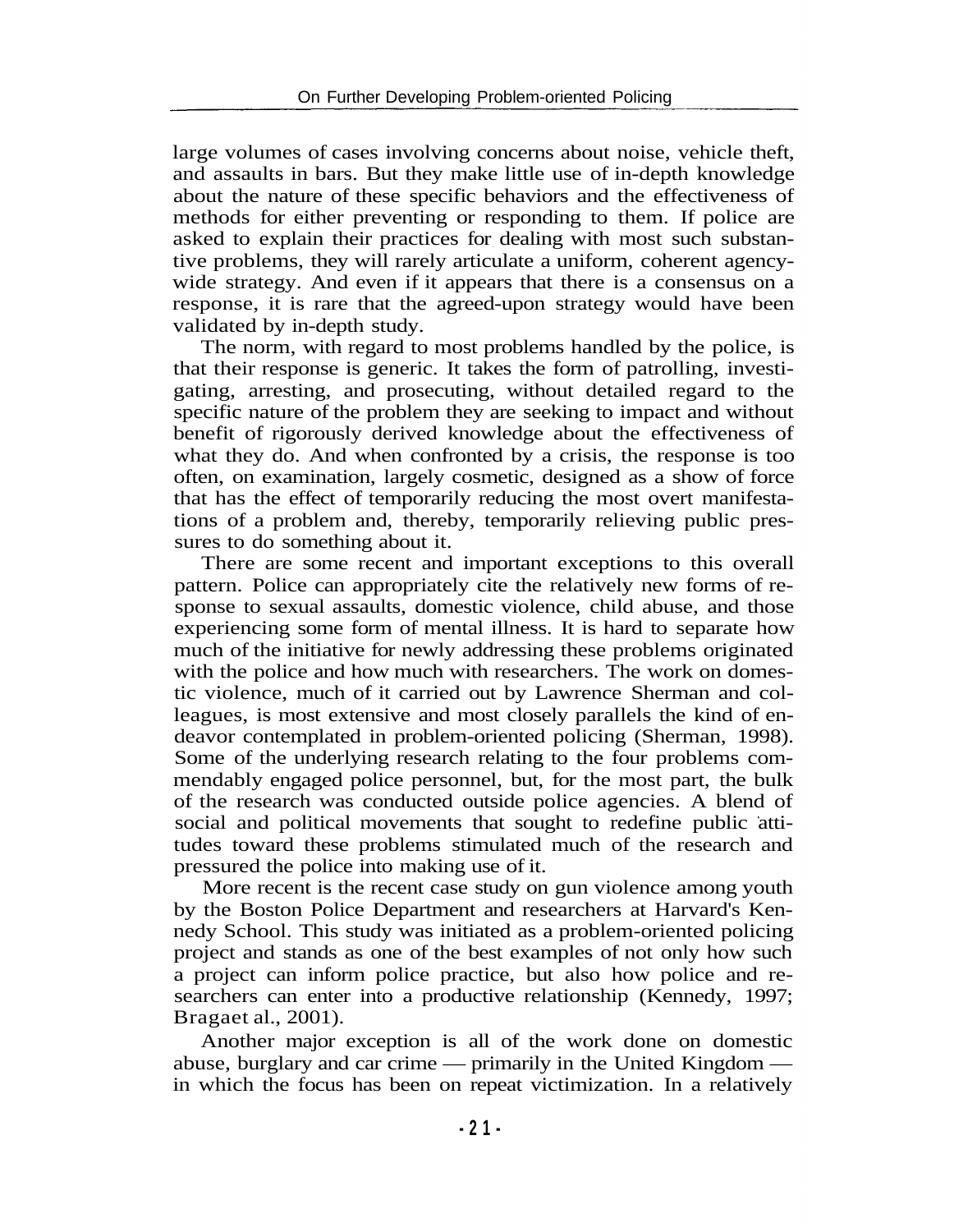short period of time, a good number of experiments have been conducted and evaluated. Based on that work, the analysis of repeat victimization has emerged as an essential, powerful analytical tool in studying the police response to any problem, and in formulating new, more effective responses (Pease, 1998). Especially noteworthy is the effort that has been made to translate the research for use by police personnel (Bridgeman and Hobbs, 1997). Most significant, perhaps, is that the strength of the recommendations growing out of these studies has resulted in their adoption being made a formal measure of police performance in all of the U.K.

When an exhaustive literature search is made, one finds an impressive list of problem-focused studies that clearly constitutes a body of knowledge regarding problems commonly handled by the police. A large number of these are studies in situational crime prevention, the field of criminology that is most relevant to problem-oriented policing (Clarke, 1997). Many of these case studies are conveniently collected in the series of volumes, now numbering 14, published as *Crime Prevention Studies.* The crime prevention and research staff of the Home Office in the United Kingdom has, over the past several decades, produced an extraordinarily rich accumulation of studies on specific pieces of police business. Scott, in his recent monograph, has included many of these studies and others in an effort to begin to catalogue relevant work on specific problems (Scott, 2001:Appendix  $B$ ).

It is regrettable that, at least in the United States, this literature is rarely used by the police.<sup>4</sup> Access by practitioners is admittedly often difficult. One gets the impression that the police, if they do have access to the studies, feel that they are of limited value to them; that the studies do not connect with their perspectives, interests, language, and practical needs. That felt disconnection stems, in part, from the fact that a good number of the studies were conducted from outside police agencies, without making full use of police data and insights, and without engaging police personnel. We have learned that studies conducted within police agencies not only benefit from the rich sources of available data and the insights of operating personnel; they better connect with the interests and perspectives of police personnel (e.g., Goldstein and Susmilch, 1982; Clarke and Goldstein, 2002, 2003). But, in the end, the strongest explanation for the limited familiarity of the police with these studies is most likely that there has been no tradition within policing to seek out such knowledge and to make use of it.

The current lack of a connection between available research and the police use of that research in the U.S. highlights the importance of the recent project to produce 19 guides for the police, each of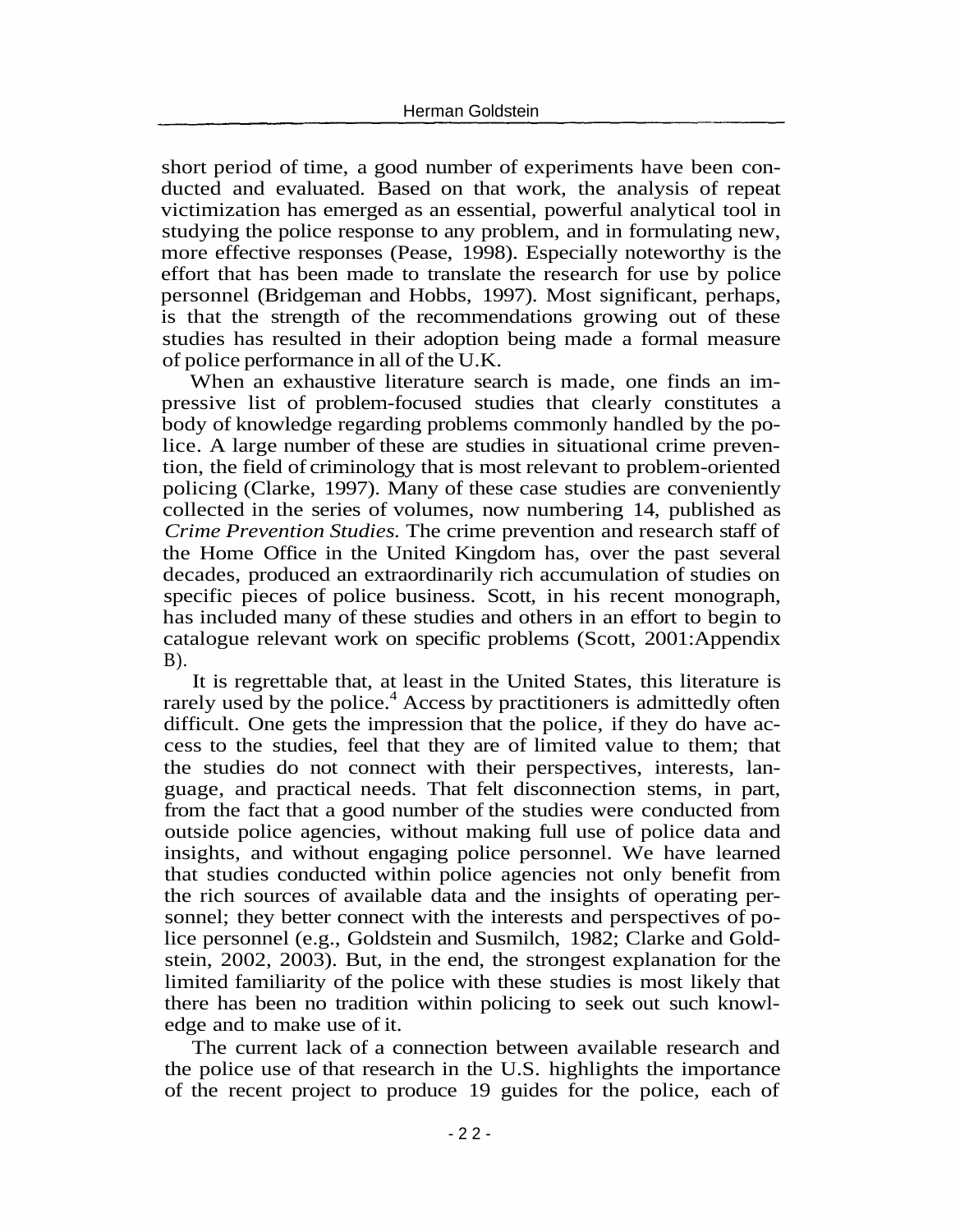which addresses a common problem.<sup>5</sup> By sorting through all of the research relevant to each problem, synthesizing the most significant points, and reporting those findings in a context and in terms relevant to the police, the authors have made the needed connection. They bridge the present gap by making the existing literature relevant and accessible to the police. The guides persuasively demonstrate the value in drawing on already existing knowledge. They invite both police and researchers to emulate the effort relative to other problems. And, through the questions that are posed and the pattern by which problems are analyzed, the guides will hopefully stimulate the development of new knowledge as well. If this works, the guides will have served as the vehicle for making a significant start on building a body of knowledge that, while previously available in somewhat scattered form, can more clearly be identified as connected to the police — as informing police decision making. Simultaneously, of course, the guides will provide a big boost to the continuing efforts of police officers up through the ranks of management to examine the problems addressed by the guides as they arise in their respective communities. Much of the work, in reviewing existing literature and in framing their local analysis, will have been done for them.

#### *The Need for a New Framework for Remedying the Infirmities in the Current-Day Arrangements for Policing and in the Police Institution*

A second important reason that problem-oriented policing warrants development is its potential for providing a coherent framework for achieving true reform in policing. Going beyond the building of a body of knowledge, the various elements that together constitute the fuller concept of problem-oriented policing are interwoven with the complex dynamics of policing and the intricacies of the police institution — complexities that are not generally recognized nor widely understood.

To the average citizen, the police function seems straightforward and, except for the intrigue associated with some detective work, rather mundane. But a foray into the dynamics of policing — especially in large, congested and diverse urban areas — rapidly reveals that policing is an incredibly complex business. The police function is ill defined. Demands on the police are often in conflict. The police are commonly thought to be omnipotent, but are in fact extremely limited. Public expectations exceed both available resources and authority. As a result, police are frequently pressured into stretching their authority in order to get things done, thereby increasing the potential for abuse. Police are assumed to operate based on highly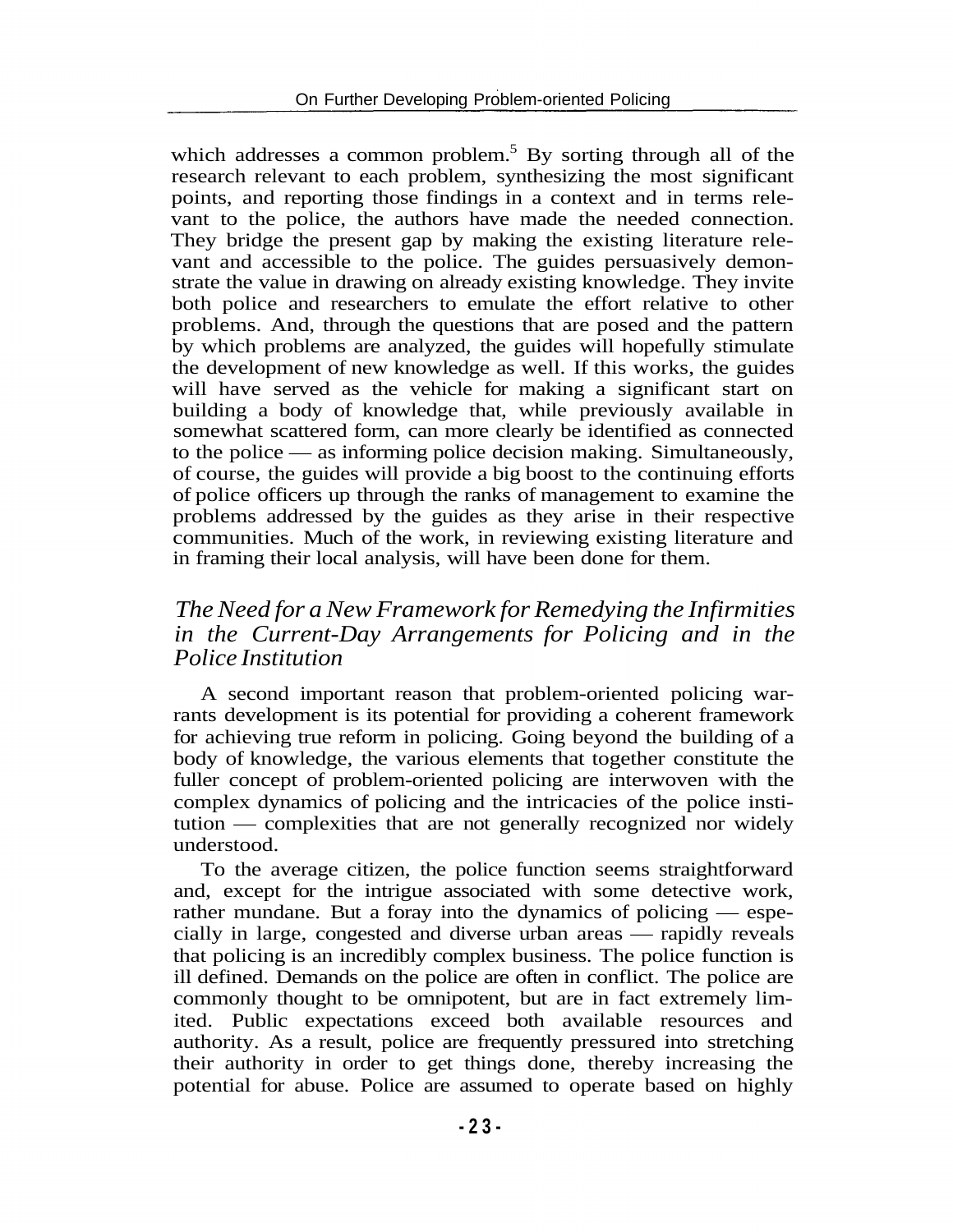specific laws and guidelines, but in fact exercise enormous discretion. They must take risks all of the time, but no allowance is made for error. Police are thought to be in control of their workload, but it is the citizenry, through their use of 911, that has the strongest influence on the use of police resources.

These conflicts bedevil policing as an institution. They account for the fact that the police often feel overextended. They eat away at the integrity of police operations. Stripped of the mythology and pumpedup popular image of the police, one could persuasively argue that the police job, as formally defined, is impossible of achievement.<sup>6</sup>

Police succeed as well as they do because they have, over the years, made an endless number of accommodations. They improvise. They take many shortcuts. And they often resort to "bluff," hoping that their authority is not challenged and their true capacity is not revealed. The police should not be forced to be devious, disingenuous, or circuitous in carrying out that which is formally required of them. They ought not to have to operate sub rosa. The fact that they must do so, sometimes euphemistically referred to as "the art of policing," is acknowledged by most practicing, reflective police in moments of candor.

With such imperfect working conditions, it should not come as a surprise that, with monotonous regularity, shortcomings in policing surface: allegations of inefficiency, abuse of authority, corruption, negligence or incompetence. And with equally monotonous regularity, shotgun remedies are proposed from a standard litany of so-called reforms: more personnel, more training, improved equipment and technology, new leadership, or more civilian oversight. But few of these reforms reach and affect the underlying infirmities. They do not get at the fact that something is inherently wrong and often lacking in the arrangements by which we expect the police to operate.

Remedying some of these infirmities was as much a goal in formulating problem-oriented policing as meeting the basic need to inform police operations. The two needs are inextricably interrelated. The absence of a strong body of knowledge supporting policing contributes to many of the cited conflicts; and, in reverse, the pressure to live with these conflicts contributes to blinding the police to the importance of developing that body of knowledge.

The gradual acquisition of knowledge to inform police operations would contribute to honing the arrangements currently in place that shape modern day policing. Here are a few examples of the potential:

• Insight into a specific problem makes it possible to more clearly define the police role vis-a-vis that problem, thereby reducing unrealistic public expectations and increasing the likelihood that the police can meet agreed upon goals.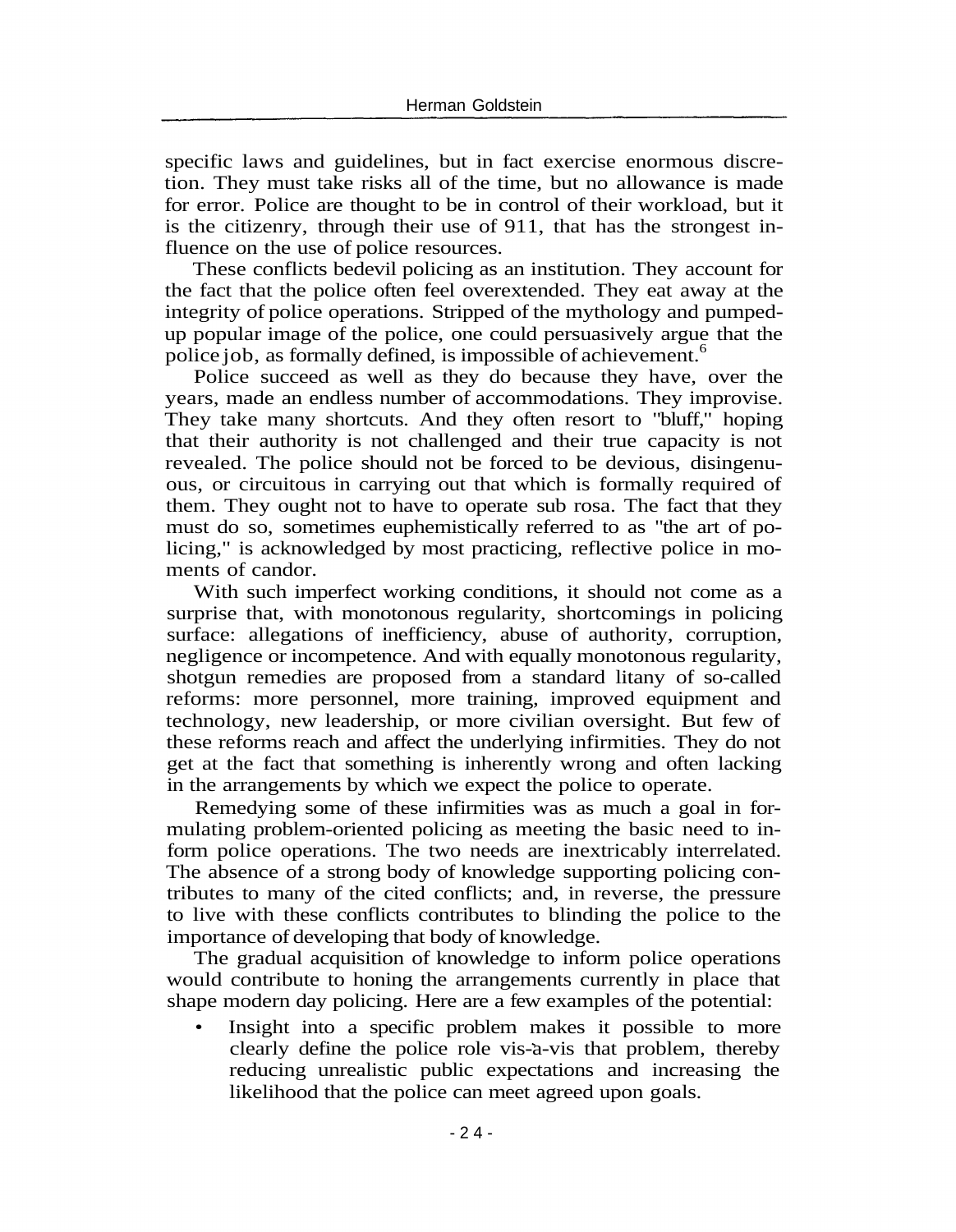- Knowledge about a problem leads to identifying new strategies for dealing with the problem that could prevent it in the first instance, thereby reducing police workload and increasing effectiveness and citizen satisfaction.
- A wide range of new strategies for dealing with problems reduces the over-dependence currently placed on the criminal justice system, thereby reducing the potential for abuse of police authority, increasing police effectiveness, and providing greater satisfaction to both the police and those served.
- The compilation of hard data about a problem often leads to identifying others in the public and private sector who may be in a better position to prevent or deal with the problem, and is useful in persuading such parties to assume a greater role, thereby reducing the burden on the police while increasing effectiveness in dealing with the problem.
- The design of specific strategies for dealing with specific problems, including the identification of those in the best position to implement those strategies, provides specific guidance for building partnerships, thereby reducing the ambiguities now commonly associated with the concept of community policing.

These potential benefits are but illustrative of the interrelationship of these two needs — how study of specific pieces of police business can contribute to remedying some of the systemic infirmities in policing, and vice versa. The full range of possible benefits is described elsewhere (Goldstein, 1990, 1993; Scott, 2001). If police can succeed in refining their operations relative to a highly specific problem and, in the course of doing that

- define expectations more realistically;
- make better use of their resources:
- develop new strategies that are more effective;
- give a higher priority to prevention;
- depend less on the criminal law; and
- engage others;

they can — over time — reshape their overall function in ways that will eliminate many of the current conflicts inherent in their operations. They can make their organizations more internally coherent. And they can thereby increase the likelihood that they can carry out their function in a straightforward, forthright and, most importantly, effective manner. It should be possible for the police — in all aspects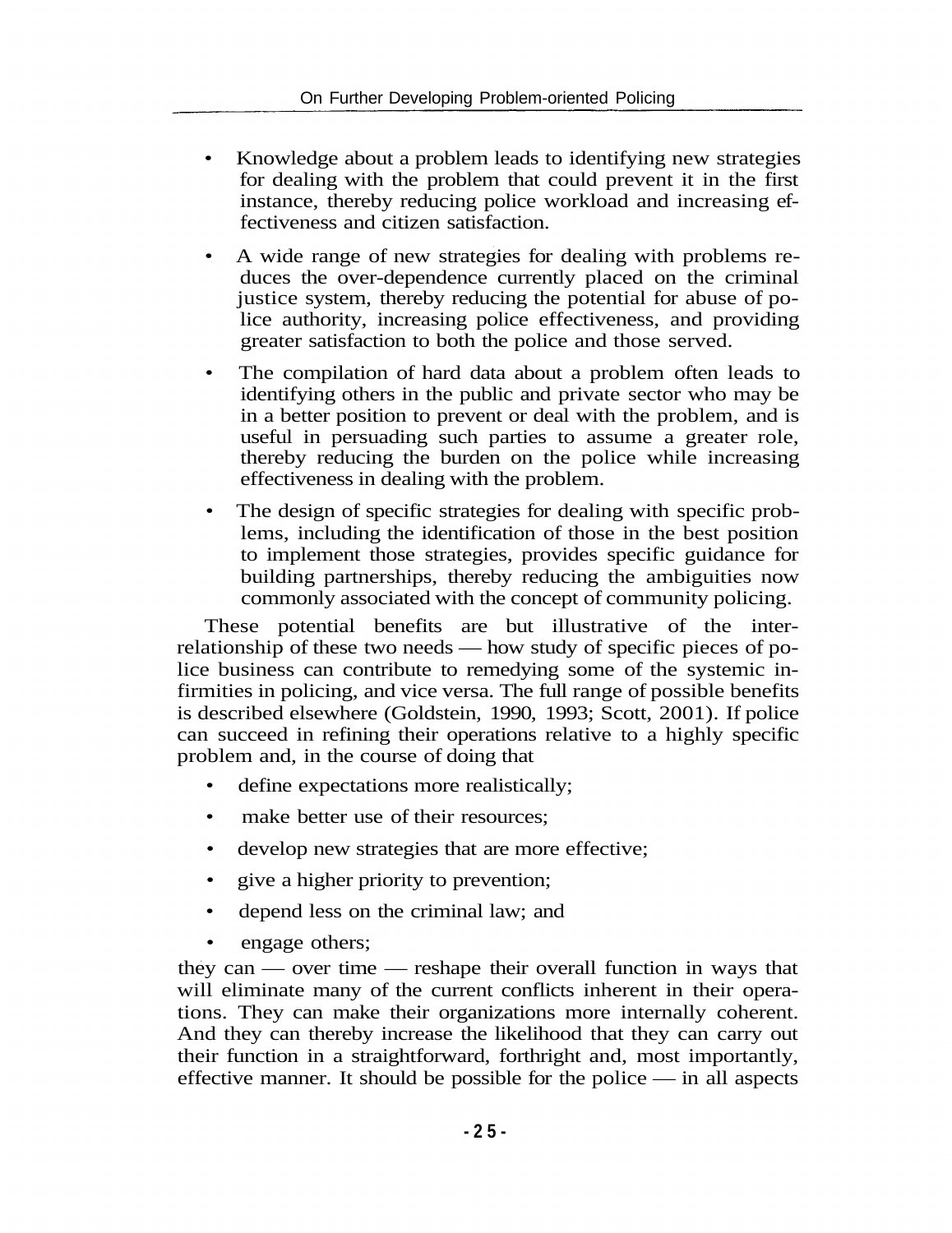of their work — to act legally, honestly and openly. It is this potential, so important to the quality of policing in a democracy, that fuels the desire for further progress.

# **THE FIVE MAJOR IMPEDIMENTS AND SOME THOUGHTS ON PENETRATING THEM**

Those who have worked on any aspect of the development of problem-oriented policing can contribute a long list of difficulties that they encountered, both in tackling a specific problem and, more broadly, in trying to develop a commitment to the concept within a police agency. Because the list is so long, there is need to sort through the most common complaints, separating substantial difficulties from the petty; the bigger barriers from those that are only manifestations of those barriers; and universal impediments from those that are specific to a given agency or locale. After much squeezing and culling, I have identified five major concerns. But even these are interconnected. Developing a way in which to address, at least partially, one or two of them will not be enough. Progress requires some movement in addressing all of them.

# *(1) The Absence of a Long-Term Commitment on the Part of Police Leaders To Strengthening Policing and the Police as an Institution*

Problem-oriented policing has always contemplated building, within police agencies, an *internal capacity* to examine specific types of crime and disorder. The assumption is that the police themselves — along with community members — are in the best position, in the first instance, to identify problems warranting study. They have extraordinary insights into problems that often go untapped by outside researchers. Commenting on the potential value in policing of applied research conducted by practitioners, Bittner (1990:378) drew on the experiences in other fields in observing:

The discoveries that led to the conquest of the so-called infectious diseases were not made by the faculties of the schools of medicine at university centers, bur rather in the laboratories of public health physicians who had the noble, but quite practical, task of keeping people from getting sick and making them well when they did get sick.

The police have easier and direct access to relevant data. Their involvement can greatly expedite an inquiry if, as is contemplated, they develop a sense of ownership of both the problem and a potentially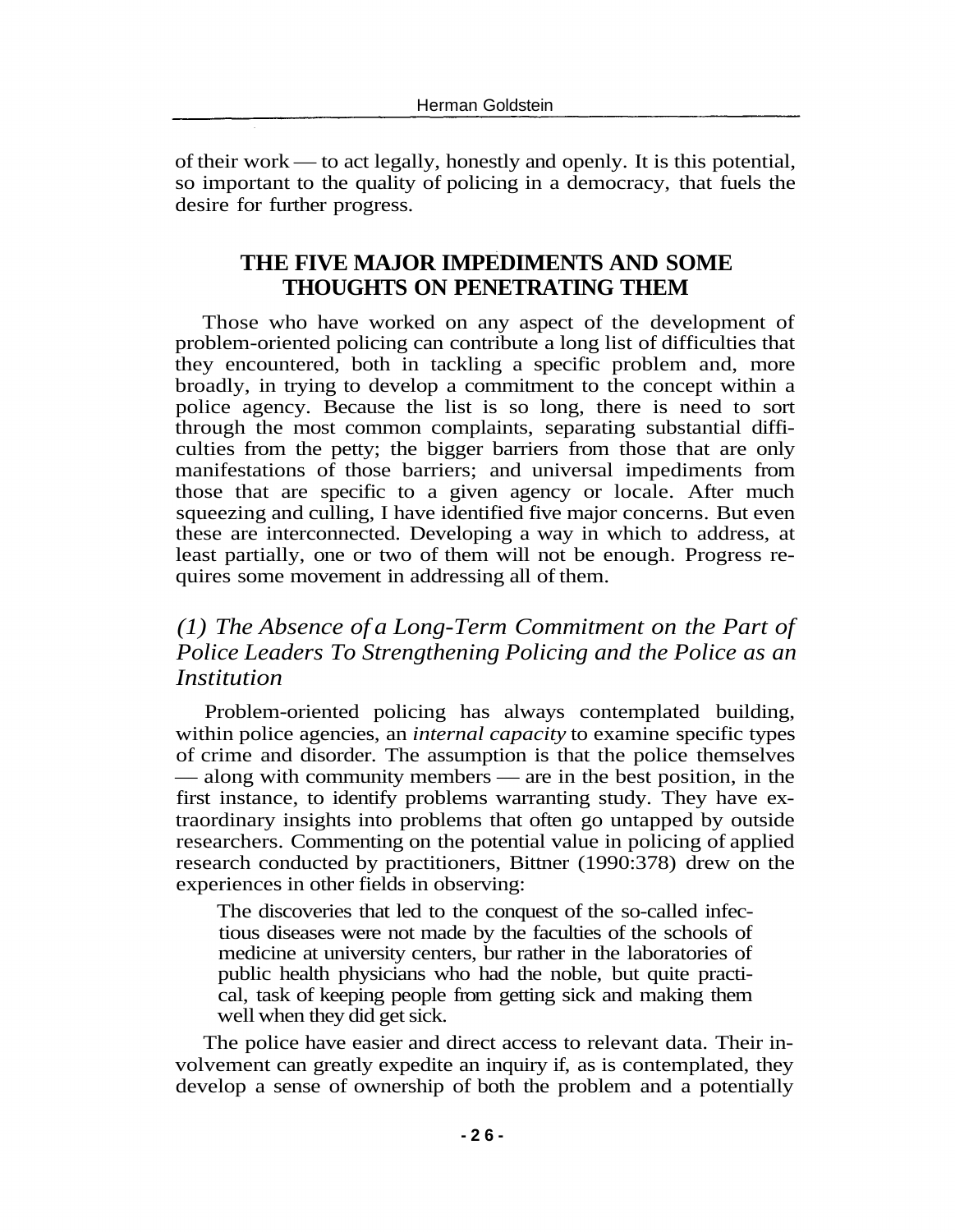more effective response. And while studies conducted outside policing, perhaps even with police cooperation, are of great value in support of such efforts, such studies will simply sit on library shelves unless police make use of them. Implementation of the results of a study, in particular, requires the full engagement of the police. The likelihood of meeting that need is greatly enhanced if the police are involved from the outset.

Developing this capacity within policing places heavy demands on police leadership. It requires, initially, that the chief executive of an agency fully understands the rationale behind problem-oriented policing and be committed to it. As Scott has pointed out, the police agencies that have made the greatest progress in experimenting with problem-oriented policing had top executives who championed the concept (Scott, 2001).

Such dedication requires a strong commitment up front to the importance of carefully analyzing problems. It requires an appropriate allocation of resources. It requires protecting those personnel engaged in detailed analysis from the demands of daily operations. It requires patience, because each in-depth study may take a substantial amount of time. It requires that those conducting a study and implementing its results have easy access to top executives for reviewing their recommendations. And, if approved, it requires that these staff members have their backing in gaining both internal and external support for implementation. Moreover, there is an altruistic element involved. The investment of one agency in the study of a problem should be seen as having the potential for contributing to a body of knowledge that will benefit other police agencies as well. That benefit may require defending an investment of resources beyond what the agency can justify for its own needs.

These requirements of police leadership are in sharp conflict with the culture of police agencies and, specifically, with the demands being made on police executives today. Even the most outstanding current police executives would have trouble meeting them. Police and, it follows, their leaders, are under extraordinary pressure in these times to respond most directly to the urgent concerns of the moment — be it a serious crime that awaits clearance, a crime wave that is generating widespread fears, or a much larger and amorphous threat such as, most recently, terrorism. This is certainly not a new phenomenon. It is inherent in the emergency nature of police service. Police are committed to focusing on the here and now — maintaining a readiness to respond quickly to the next unpredictable crisis. That gets highest priority. And that mindset affects the entire institution, including the chief executive whose support for any long-term planning — for the agency and for the policing field — is most crucial.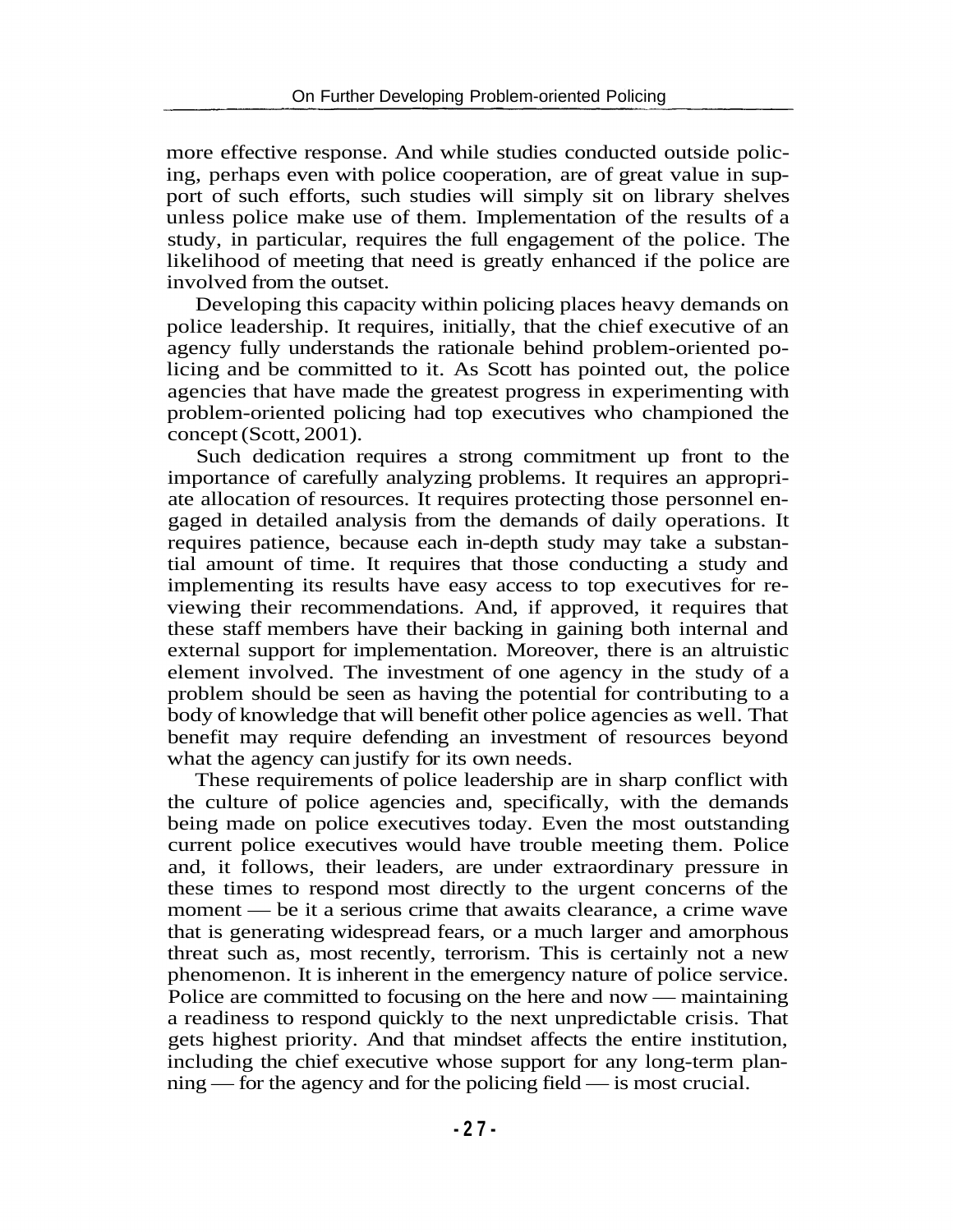Beyond this common characteristic of police institutions, police executives, more recently, seem to be increasingly engaged in handling administrative problems that rise to the level of a crisis for their agency and that require fixing: e.g., allegations of abuse or corruption; questionable use of deadly force; allegations of racial profiling; complaints of unanswered calls or slow responses. The majority of a police administrator's time is consumed in matters relating to the management of his or her personnel. One indication of the increased pressures on police administrators in recent years is evidenced in the sharp reduction in their tenure. It was reported in 1998 that, based on a survey of chiefs in cities and counties with a population over 50,000, the average tenure of the survey respondents' predecessors was  $4.93$  years.<sup>7</sup> That is a very short time in which to establish oneself in office, take on the most pressing crises, and also commit to bringing about constructive change, let alone make long-term investments in study and research that *may* produce demonstrable results some time down the line. Moreover, the citizenry and both elective and appointed officials to whom police chiefs are accountable have little awareness of the need for long-term thinking in policing. They tend to give greater support to the chief who is likely to endorse familiar and immediate responses to problems, even though the responses may be of questionable value.

In this highly pressured environment, it is no wonder that a plea for more intensive study of common problems is resisted or, at best, gets low priority. Appeals for building in a capacity for internal research are seen as having an "ivory tower" quality to them — as somewhat amorphous, uncertain in their value, and consuming of both time and resources. Given this atmosphere, it is understandable why there has been so much more support for street-level "problem solving" by beat officers. It is an exercise that tends to be discrete, limited in its implications, and requiring much less in the way of time and resources, and much less personal attention by police managers. Many are content to provide some general agency-wide encouragement for beat-level problem solving without making any adjustment in their own routines.

Given the formidable, perplexing nature of this situation, it is unlikely that appeals alone will produce much progress. And yet there are a good number of chief executives in policing who see the value in deeply probing specific problems and who would become engaged if they were provided with sufficient funds to hire staff with the technical skills required to help conduct the needed studies. The likelihood of their doing so would be further increased if involvement was not conditioned, from the outset, on their taking on the much more ambitious, albeit desirable, effort to change the nature of their entire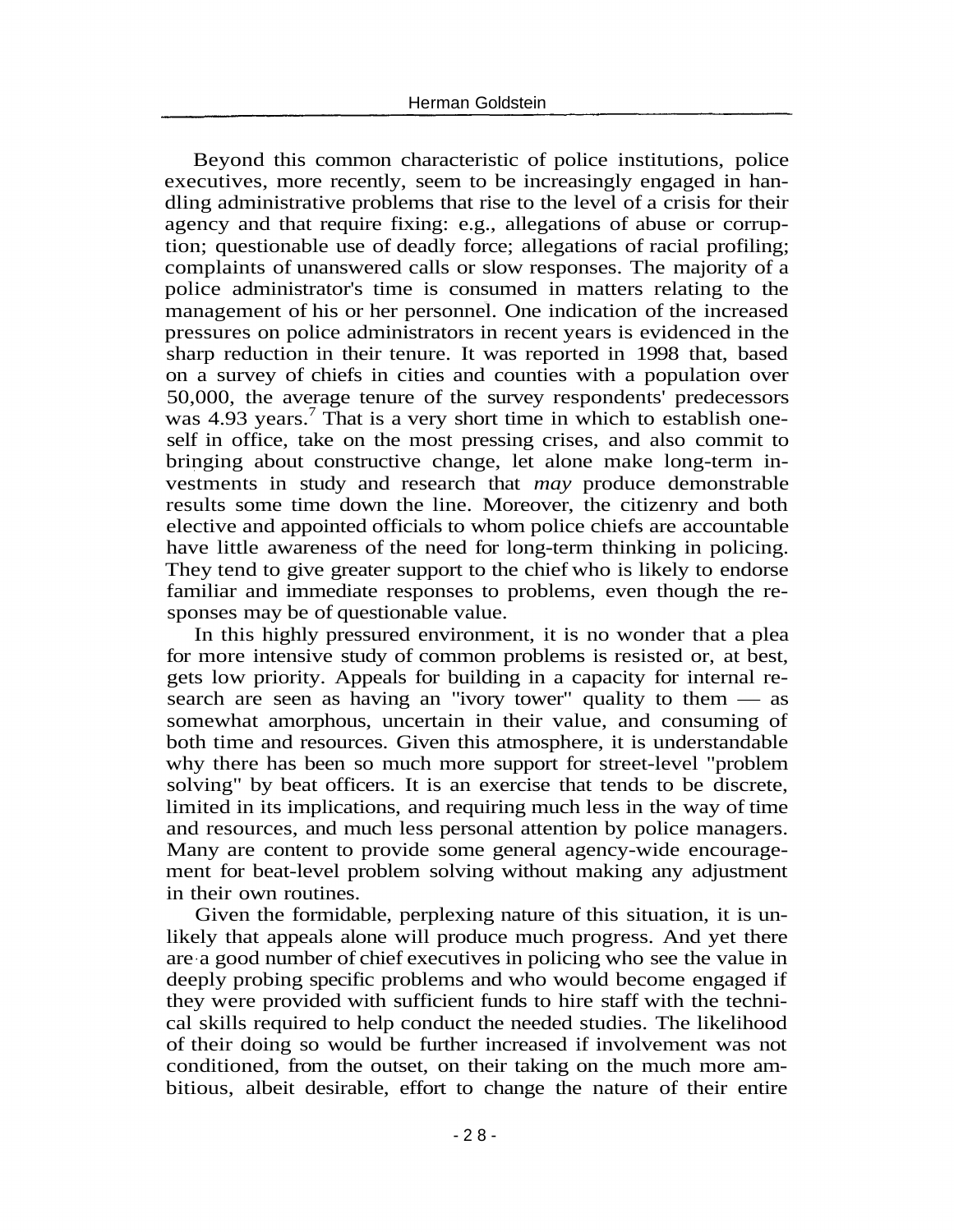organization; if the more modest, immediate goal — in order to get going — was limited to addressing only one, two or three, at most, substantial problems in a restricted period of time. The design of such a program would obviously need to be integrated with measures to meet other current impediments to which I now turn.

# *(2) The Lack of Skills Within a Police Agency That Are Required To Analyze Problems and To Evaluate Strategies for Dealing with Those Problems*

In popular accounts of policing, the police are commonly portrayed as highly analytical. Successful detectives — in novels, in the movies, in TV serials, and, indeed, in real life — engage in sound reasoning, are resourceful, exploit all possible sources of information, ask all of the right questions, and are precise and rigorous in putting a case together. Striking as these well-honed analytical skills are in the context of solving crimes and apprehending offenders, there is little transfer of them to the management of police agencies — to the analysis of the behavioral problems that constitute police business and to the evaluation of strategies for dealing with them.

Many police agencies of sufficient size have, over the past halfcentury, established units or designated individuals to engage in research, planning, and crime analysis. The scope and quality of the work of these units is quite uneven. Some are unfortunately relegated to performing rather mundane administrative and clerical tasks in support of an agency's operations. Most analyze crime patterns and seek to identify the offenders responsible for them. The best among them, buoyed by advances in the use of computerized data and in crime mapping, are now quite sophisticated in their operations. They go well beyond helping operating officers in identifying offenders. They study crime patterns as a basis for allocating personnel, for selecting strategies for dealing with these patterns, and for achieving greater accountability in the organization. But even the most advanced of the crime analysis efforts have not extended their work to analyzing in depth (as contemplated in the context of problem-oriented policing) the common problems that the police are required to handle. Nor have their efforts extended to evaluating police strategies in responding to these problems.

To study management-level problems in depth, police agencies must have one or more individuals on their staff, depending on their size, who have the needed advanced research skills.<sup>8</sup> Such staff must be trained in research methodology; be comfortable collecting and analyzing data from various sources; be familiar with criminological theories; be understanding of the complexities and dynamics of po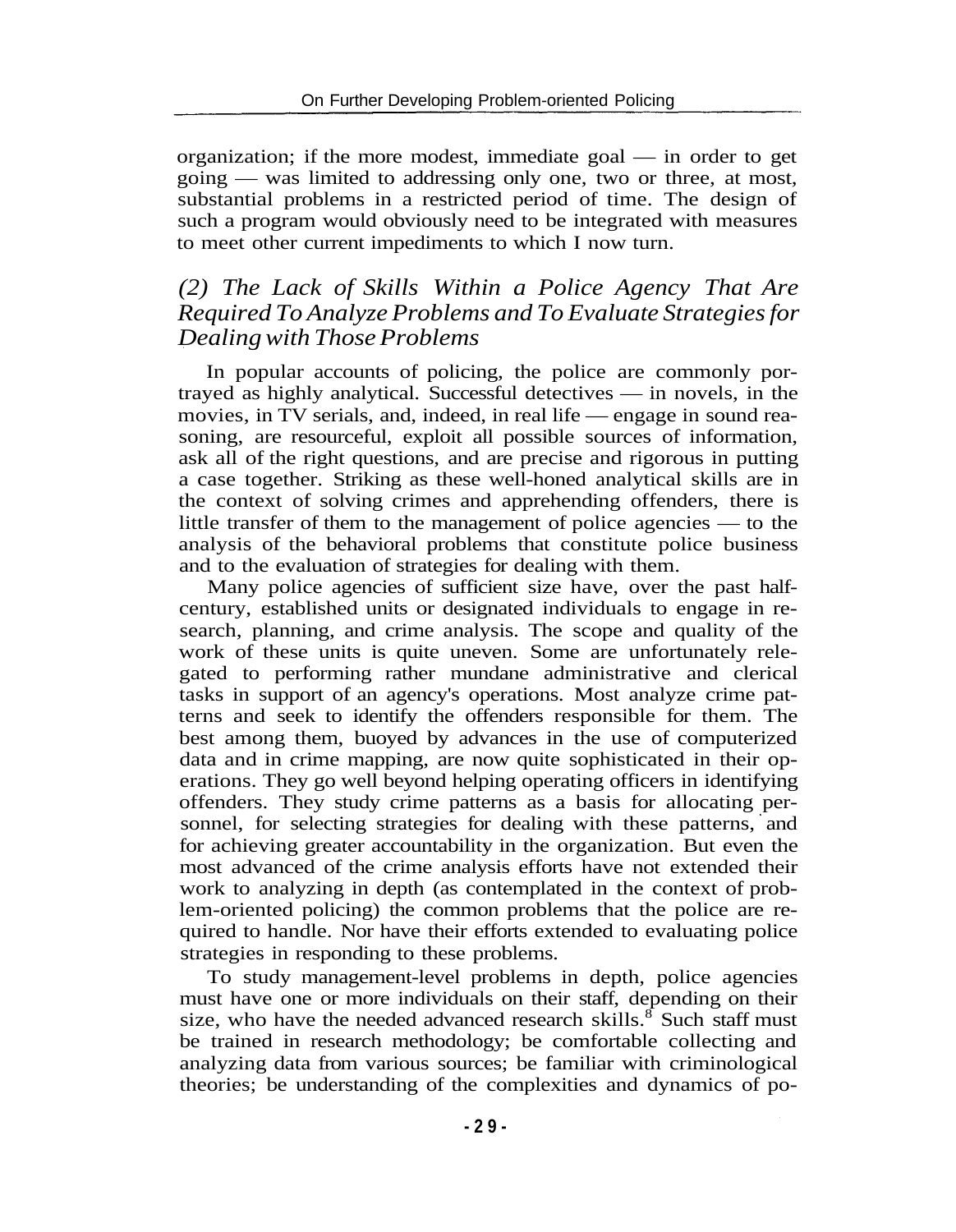lice operations; and have familiarity with — or have easy access to the literature accumulated to date on problems handled by the police. They must also have some strong personality traits. Contrary to a widespread image, digging into a specific problem in depth can be very hard work. It requires patience, tenacity, and a sharp mind. Organizationally, it is important that such staff be insulated from the very intense pressures, within a police agency, to get involved in meeting daily operational needs.

Two quite different views exist on how best to build this capacity. One argues for augmenting the skills of the best of the existing cadre of crime analysts. The other, against the background of the strongly ingrained, more limited focus of crime analysis, argues for making a clean break from that job classification — for creating a newly defined position of problem analyst. This, it is contended, would stress the novelty of the position and the very distinct new contribution that such a staff person would be expected to make to the capacity of a police agency to examine and evaluate its response to those matters the public expects it to handle.

However the need is met, given the past history and unique culture of police agencies, it is important that those selected to meet this newly defined function have the personal skills that enable them to build a constructive relationship with police officers. Such a person must respect the contribution police can make to a critical analysis of pieces of police business while, at the same time, be capable of working diplomatically to introduce police to the methodology involved in conducting such an analysis. And wherever the job is placed in the organization, it is important that the person filling the newly defined role has easy access to the chief executive of the agency and be fully informed regarding the management of the agency. Maintaining that access and introducing new skills into police management while relating to all ranks of officers and their pragmatic concerns requires a high degree of humility and tact.

Ultimately, in the development of this capacity, an agency would require a staff that, in its size, would be proportional to the size of the agency and the jurisdiction it serves. And even a single problem analyst would require clerical support lest the analyst get bogged down in routine, mundane tasks. Looking to the future, as distinct from the most immediate needs in getting going, it is not unreasonable to argue that a police agency should have no less than one program analyst and appropriate support for every 500 employees; that the return on the investment in those 500 employees would be heavily dependent on the contribution that the analyst makes to assuring that they achieve the greatest effectiveness in dealing with the problems they are called on to handle.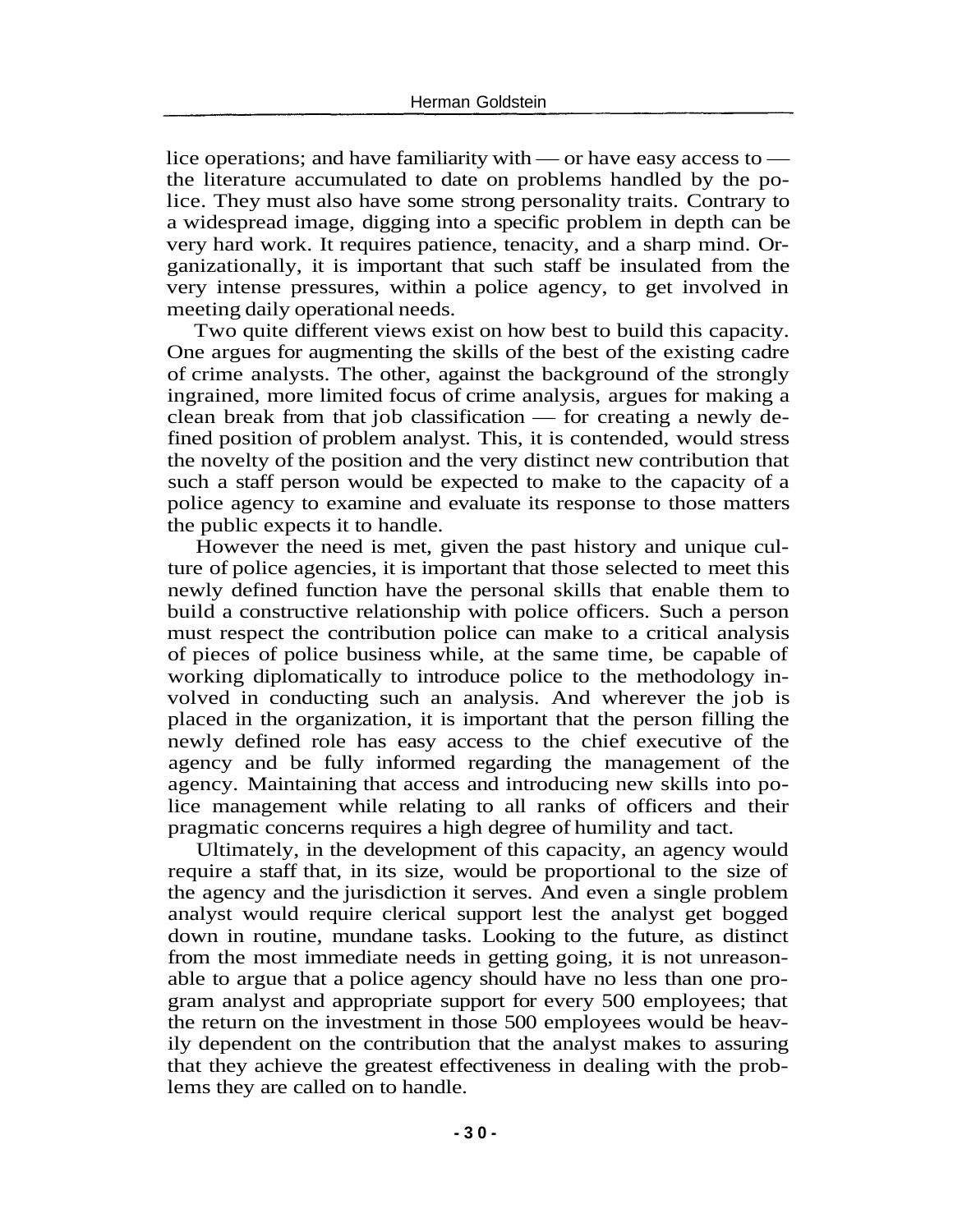# *(3) The Lack of A Clear Academic Connection*

A natural inclination, when one identifies the need for specially trained problem analysts, is to look to the universities and colleges to produce them. Likewise, when one decries the absence of a sufficiently strong body of knowledge to support policing, one tends to turn to academia for help in producing it.

Given the volume and variety of work that has been done by academics and other researchers on crime and on the police, it would be foolhardy, within the limits of this paper, to assess the relevance of that work to the needs that have been identified here. For purposes of this paper, it will suffice to make two broad observations: (1) From among the universe of studies, only a small percentage have focused specifically on researching problems that the police routinely handle and on the way in which those problems present themselves to the police. Among these studies, even fewer focus on strategies for responding to those problems and, particularly, on the relative effectiveness of those strategies. (2) An array of complex issues in the relationships between practitioners and academics and other researchers impede initiating more such studies. These same issues greatly limit the use of that knowledge which has already been acquired.

The most relevant work has been produced by a small number of researchers (located not just in universities, but in government research units as well), many of whom now identify themselves as environmental criminologists. The relevance of their work to the needs identified in this paper stems from their focus on controlling crime rather than on just dealing with the criminal; from their emphasis on prevention rather than just apprehension; and from their efforts to understand the circumstances that give rise to specific crimes and how those circumstances might be changed so as to reduce the opportunity to commit them (Clarke, 1997).

While the volume of scholarship relevant to the needs identified in this paper is comparatively small, it is clear that the volume nevertheless already exceeds the capacity and willingness of practitioners and policy makers to make use of it. Happily, environmental criminologists are increasingly struggling with the difficulty of transferring already available knowledge to practitioners and policy makers (Tilley and Laycock, 2000; Laycock, 2002; Ekblom, 2002).

The most critical needs, up front, are: (1) to increase the number of academics willing to study the problems of concern to the police and willing to work on the development of the methodologies for doing so; (2) to increase the number of practitioners who are willing to engage with academics involved in this work and to open their agencies to research; and (3) to develop university-level training for stu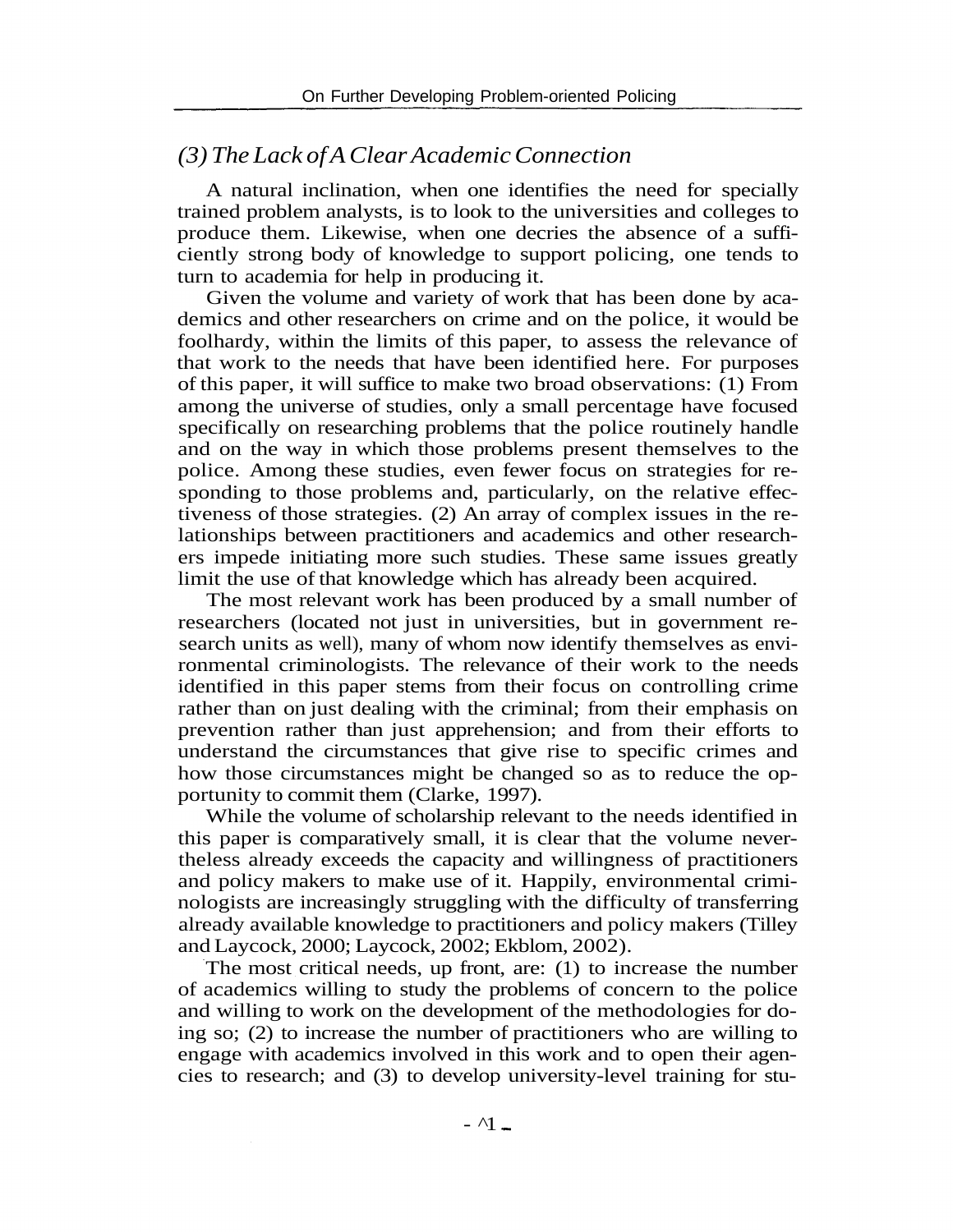dents interested in a career working within the police field in the newly defined position of problem analyst.<sup>9</sup>

Thoughts about filling these needs bring to the surface the sensitivities that have long strained the relationship between police practitioners and academics or researchers based outside universities. Many of these tensions stem from factors inherent in their respective working environments. Academics and other researchers, by the very nature of their job, are accustomed to conducting unrestricted explorations, to experimentation, and to producing negative as well as positive results. Police work in an environment that is highly controlled (by law and by the citizenry), that involves the use of government authority, and that allows for very little risk taking. In many ways, these characteristics place the two occupations at opposite ends of a scale. It is no wonder that the personalities of those drawn to the two occupations often get in the way of a productive relationship. Many academics are arrogant in their relationships with the police. They are disdainful or least condescending. And many police view academics with equal scorn — as "egg-heads" — overly theoretical and disconnected from the real world in which the police work.

Establishing new and more productive relationships will require greater flexibility and openness on the part of both parties. The police must recognize that quality research takes time and patience. It requires challenging established practices and strongly held views. It must be objective, requiring facts to support conclusions. It may take researchers down paths that turn out to be dead ends. It may produce results that could be interpreted as critical of past and current operations. It may experiment with new strategies that fail. That is the very nature of research.

Researchers, on the other hand, cannot be condescending in their relationships with the police. They must demonstrate a healthy respect for the expertise and knowledge which the police possess, but which they tend not, on their own, to express. They must demonstrate that they have a genuine interest in helping the police to be more effective, acknowledging that while publication is an essential element for both researchers and the police in the building of knowledge, it is not the end-all that it is often made out to be. They must use good judgment in the selection of research methodologies and in standards of proof, adequate to produce credible results but not disproportionately demanding, given the limits on the data that can be acquired and the sometimes rough nature of the problem being studied or the strategy being evaluated. And researchers must be sensitive to their own limitations — aware that, while their work is exacting and must meet agreed-upon standards, it is not usually as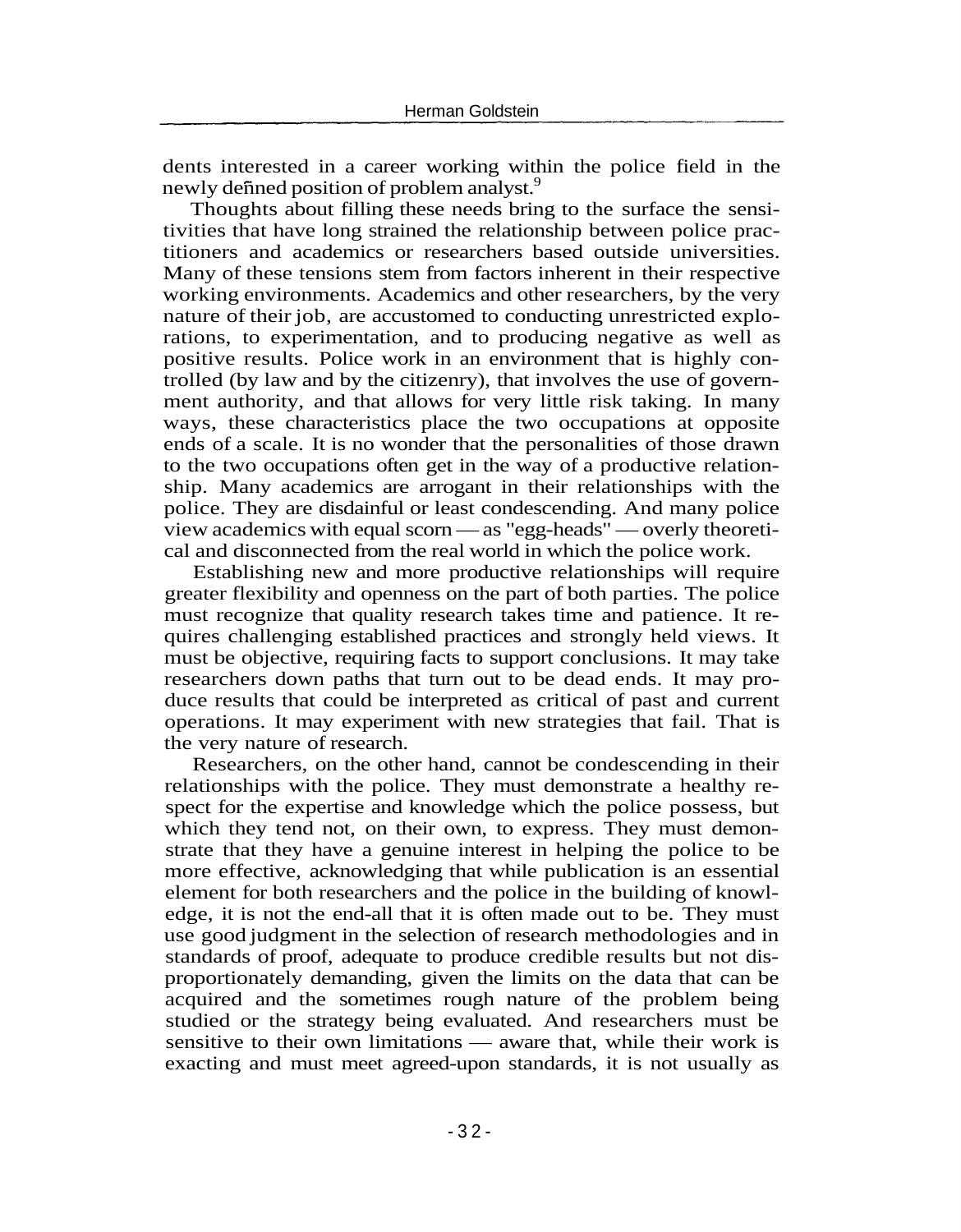scientific as some would claim. They ought not to oversell their prod $uct.<sup>10</sup>$ 

A good number of academics and researchers have, over the years, worked closely and productively in partnerships with the police in examining specific problems. By way of illustration, one can cite the work of: Morton Bard in New York City; Hans Toch and Douglas Grant in Oakland; John Eck and William Spelman in Newport News and Eck in numerous other cities thereafter; Lawrence Sherman in Minneapolis, Milwaukee and Indianapolis; David Kennedy and Anthony Braga in Boston; Ken Pease and Sylvia Chenery in Huddersfield; Malcolm Sparrow in several federal agencies in the U.S. and Ronald Clarke and Goldstein in Charlotte (Bard, 1970; Toch and Grant, 1991; Eck and Spelman, 1987b; Sherman et al., 1984, 1991; Kennedy, 1999; Braga et al., 2001; Chenery et al., 1997; Sparrow, 1994; Clarke and Goldstein, 2002, and this volume). Many of the projects that examined specific problems by the Police Research Group in the Home Office, and its successor, the Policing and Reducing Crime Unit, were undertaken as collaborations between researchers and police. Some of these partnerships resulted in the publication of a joint paper, acknowledging the degree of police involvement. Given the value derived from these partnerships, it would be useful to subject them to careful examination so that future collaborations between police practitioners and researchers based outside police agencies — committed to studying pieces of police busi $ness$ — might benefit.<sup>11</sup>

# *(4) The Absence of Informed Outside Pressures*

Given the absence of a stronger initiative from within police agencies to make greater use of new knowledge to inform police practice, it has been observed that it will take pressure from outside police agencies to get them to do so. But there is little reason to believe that the public is sufficiently informed about policing to bring such pressures to bear — to know what they should be pressuring for or even what questions they should be asking.

The public as a whole is woefully ignorant about the nature of the police function and the capacity of the police. It has little knowledge of. the legal limits under which the police operate — limits to which we assign a high value in a democracy. A prevalent perception in American society is that policing is very simple and straightforward — that, more than any other quality, it calls for determination and courage in moving aggressively against those who misbehave. So when an especially vicious crime is committed or when crime seems to have gotten out of control in a given area, the pressure to "do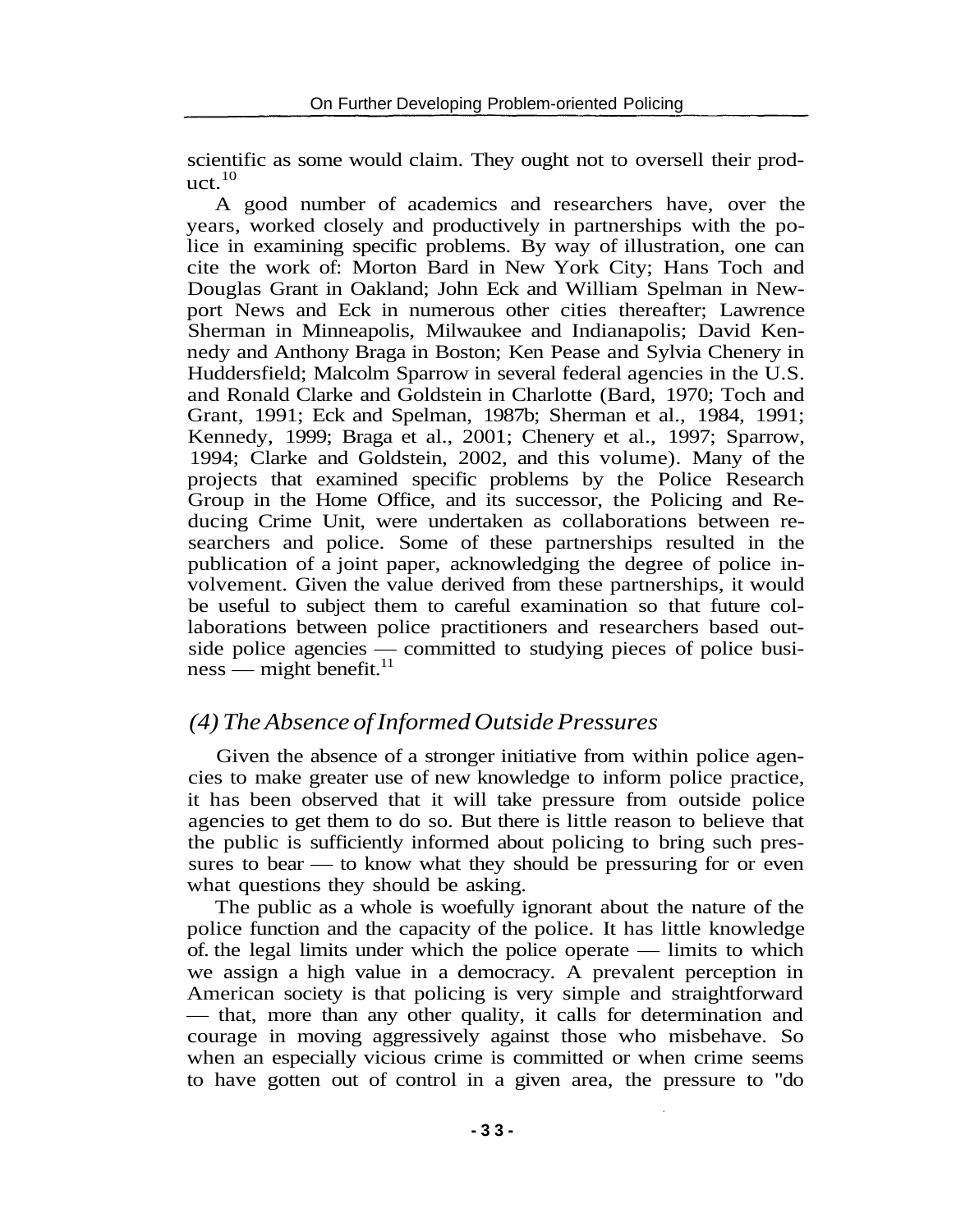something" usually translates into support for simplistic measures that are often highly visible and somewhat dramatic. While some even call them cosmetic, they may in fact have an immediate reassuring effect. But they rarely have a lasting impact on the problem and inevitably consume substantial resources. Among the most common measures is simply the assignment of more police officers to a given area. Another is the more aggressive practice of conducting "sweeps" — making a strong police presence felt by challenging those in a given area and making large numbers of arrests. There may be some aspects to these operations that are dysfunctional. Sweeps, for example, by virtue of their less discriminate nature, often create a fertile ground for police to exceed their authority. They are among the most common sources of increased hostility toward the police, especially when used in minority communities. And yet, these responses are adopted despite their high monetary costs, the diversion of personnel from other programs, and their potentially negative side effects.

Much of the support for traditional responses stems simply from the fact that no one in the police agency or the community has analyzed the problem in depth and offered a better alternative for dealing with it. The remedy for the poorly informed pressures brought to bear on the police is for the police to offer carefully crafted responses that are potentially more effective and that cause no collateral damage. If the police do not undertake this task, it is hard to imagine who will do the job. And in the absence of getting that job done, the police will continue to be relegated to an awkward cycle in which uninformed pressures pervert the police as an institution.

Experience to date in problem-oriented policing offers many examples of situations in which a community that is presented with the results of careful study and hard facts in support of a proposed solution will join in support of that solution. Good, rigorously developed data, carefully presented, can be very powerful in altering public attitudes and pressures. Affected citizens can become an important force in support of good practice. To get to that point, however, one needs a blend of factors: police leadership that will support careful study; staff members capable of conducting such a study and producing clear and persuasive results; and, of course, a citizenry and their elected representatives and leaders who are open to new and creative ways in which to respond to their needs.

#### *(5) The Lack of Financial Support*

For a police agency to hire one or more problem analysts will require funds. And to free police officers from other duties so that they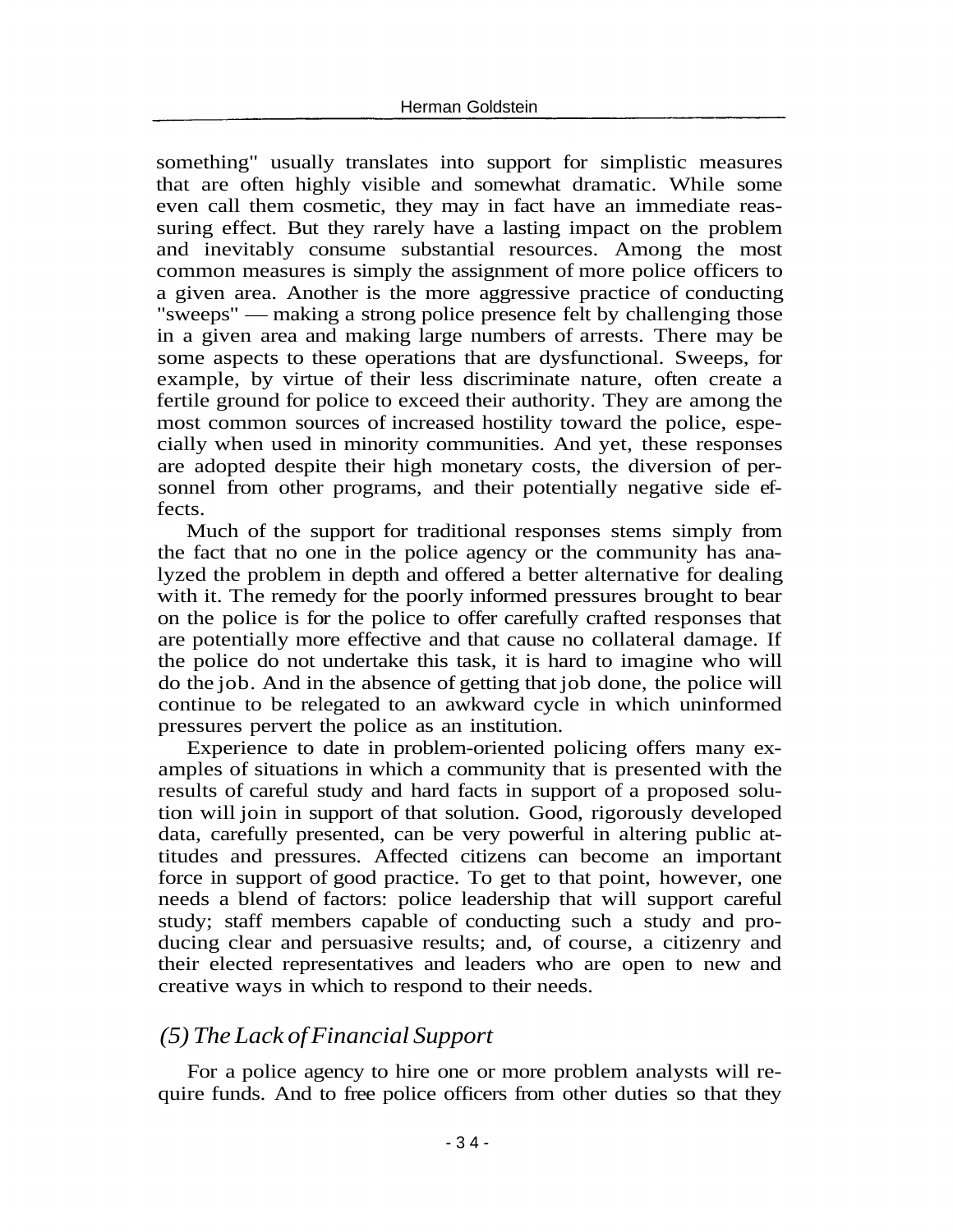can join in working on specific problems will also involve some costs. In the current milieu, most police executives would resist these new costs. In the intense competition for police resources, a police chief is hard pressed to create any positions that take funds, officers or other existing staff away from the established programs aimed at providing basic services in the field. Given the nature of public demands on the police, a police executive can more easily be persuaded to assign officers to an admittedly mindless and unproductive assignment than to set aside less costly resources to support rigorous inquiry into the agency's effectiveness. Admittedly, a proposal for such a novel setaside does suffer — in this period in the development of problemoriented policing — from an insufficient number of cases that clearly demonstrate, in concrete terms, its potential value.

Making the case to use scarce funds to develop an internal research capacity is made even more difficult because, in smaller agencies, the size of the commitment might appear to be out of proportion to what the agency itself might gain from such an exploration. A police agency of several hundred officers, for example, might see the value in better understanding the problem of theft from storage warehouses, but might conclude that the investment required for such a study would be out of proportion to the gains likely to be realized for that particular agency and jurisdiction. That conclusion, however, ignores how a study of one problem, undertaken by one agency, might then benefit numerous other agencies. Such sharing and building of knowledge is a key element in problem-oriented policing.

The strength of the argument for needed funding flows largely from the difficulty in defending the current situation. Policing is one of the largest and most important functions of government. In the United States alone, it is reported that state and local police agencies have over 800,000 employees (U.S. Bureau of Criminal Justice Statistics, 2000). If there currently are, among these thousands, employees who, with appropriate training, are assigned full-time to the specific job of studying the problems the police are routinely called on to handle and to evaluating their effectiveness, that number is minuscule. This means that large police agencies, with thousands of employees, do not routinely have individuals on their respective staffs, insulated from the pressures of day-to-day operations, whose full-time job it is, through study and evaluation of their routine business, to provide guidance to management on the most effective means by which those agencies can respond to pieces of their business.<sup>12</sup>

When all else fails in looking for financial backing to fill critical needs in government, it has become common, at least in the U.S., to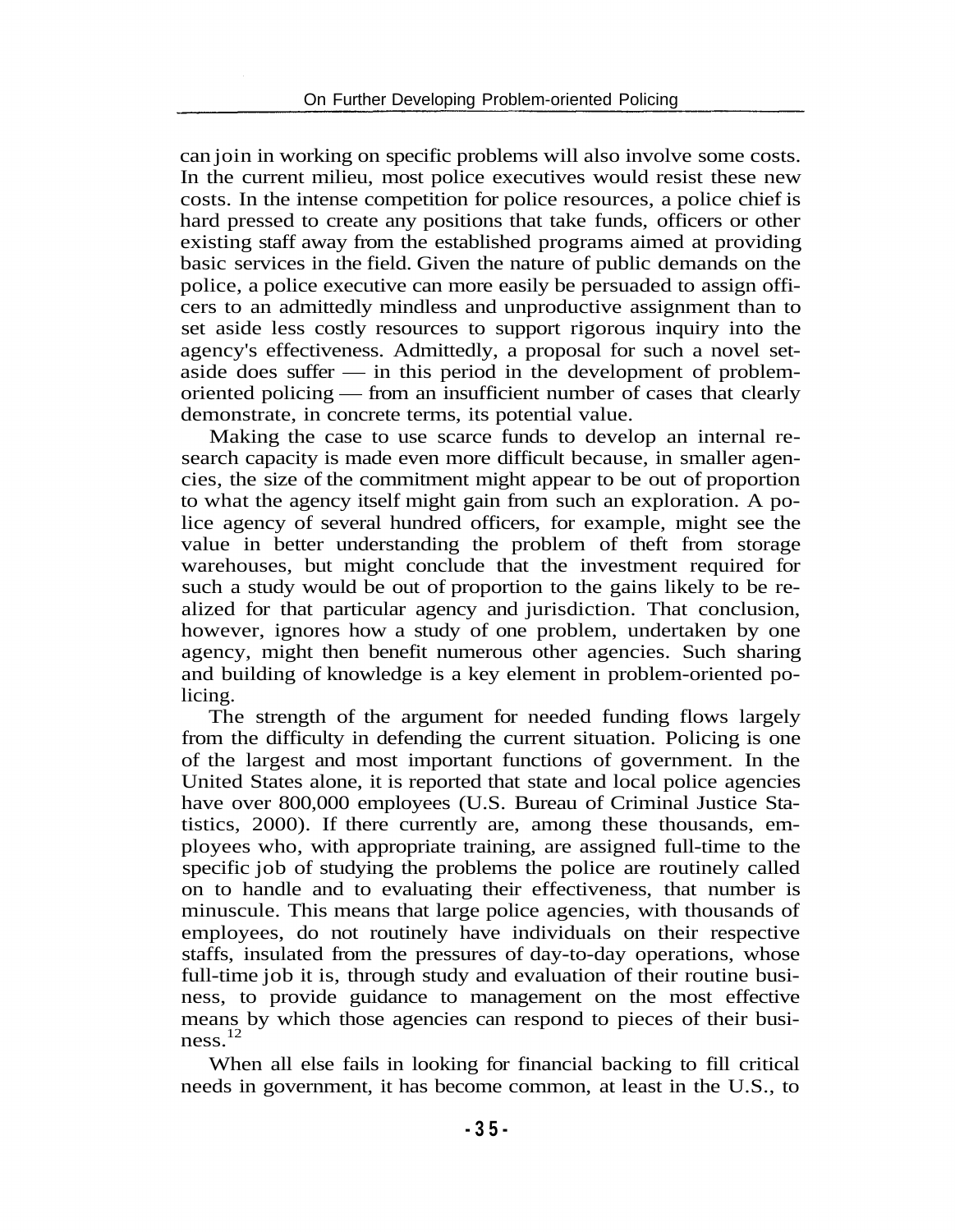seek federal support. But there are several factors that make a special case for such support in meeting the specific needs outlined here.

In the federal system in the U.S., there has long been a strong belief that policing should be a function of local government. Federal involvement and control has been resisted. The role of federal and state agencies has, nevertheless, increased rapidly in the past half century, largely in response to perceived needs relating to drugs. At the same time, the federal government's involvement in matters relating to local policing has moved from sponsoring research and funding very targeted initiatives (often experimental) to providing large sums for the hiring of personnel and the purchase of technology and equipment. And yet, in assuming this more expansive role, the federal government still resorts to a carrot and stick approach that is intended to stimulate certain types of change without taking on the total cost of that change. And at least in the pronouncements that are made, political leaders continue to express a strong reluctance to increase federal control over local police operations. Many would argue — liberals and conservatives alike — that the federal government has already exceeded its appropriate role.

In this sensitive framework of federal, state and local relationships vis-a-vis policing, a program that equips local police to essentially think more for themselves — to engage in explorations that will improve their own know-how — appears to be an ideal candidate for federal funding. It would meet a critical need that has enormous potential for improving local policing without exerting any new controls over how that policing is carried out. (With appropriate adjustments for the variety of different relationships, the pattern may have some relevance for other countries as well where policing is mostly decentralized.) Such a program would not only allow local police to get a start on studying, revising and evaluating their response to common problems; it would serve as an incentive for them to do so. It would have the potential for multiplying such efforts, once they gain a foothold and some momentum. And it would appropriately compensate agencies for those benefits of their work that might accrue to individuals living well beyond their borders. Carefully designed, the program could produce a "big bang for the buck." It could have a positive influence on the quality of policing in the U.S. far in excess of the influence of other larger and much more costly programs that have involved substantial federal outlays for personnel, technology and other equipment.

The hiring of problem analysts and the establishment of research units within local police agencies are at the core of an effort to develop the capacity of those agencies to improve the effectiveness of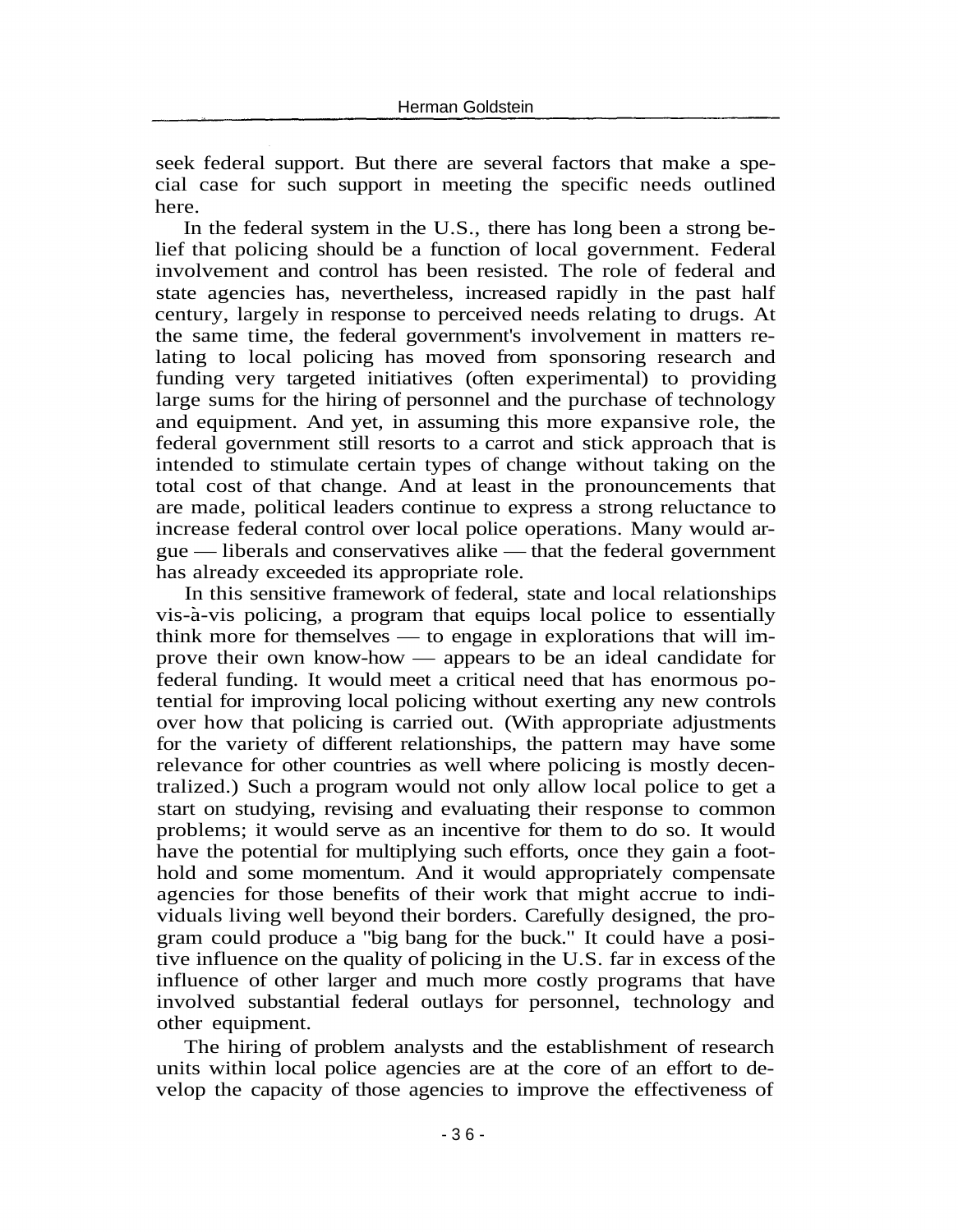their operations. It follows that highest priority would attach to the funding of such positions and units. But there will be other related costs for recruiting and training program analysts; recruiting and developing academic staff capable of expanding the academic component needed to support their efforts; cultivating, at least initially, the case studies that are undertaken; publishing the results; and engaging police executives in the process. These elements of a larger program are, like the creation of problem analyst positions, appropriate candidates for federal support.

A federal program in the U.S. to support these needs would not be a novel undertaking for the federal government. To the contrary, policing should be seen as a "Johnny-come lately," belatedly surfacing some long-neglected critical needs and seeking to have these needs met with the help of strategies that, with federal resources, have proved successful and are now routine in many fields. In a multitude of ways, the federal government has played a critical role — a role that only it can play — in advancing efforts to build and disseminate new knowledge in such fields as medicine and the other sciences. It has done the same in engineering, in agriculture, in public health, in education, and in traffic safety. To stimulate advances in these and numerous other fields, federal agencies sponsor scholarships and fellowship programs, stipends for faculty development, universityaffiliated or freestanding research institutes, and research and training programs of various kinds. A program to build a knowledge base with regard to the problems local police are expected to handle in the United States will require similar support.

#### **A PROPOSAL**

At the outset of this paper, it was argued that the great need at this time, in seeking to further develop the concept of problemoriented policing, is to encourage more explorations of pieces of police business of the type contemplated when the concept was first proposed. As a minimum, such studies would:

- be conducted within a police agency;
- focus on a discrete common problem arising in the community that is of some magnitude (volume/geography);
- fully engage the chief executive and management of the police agency;
- make use of the skills of a person with special training in research methodology;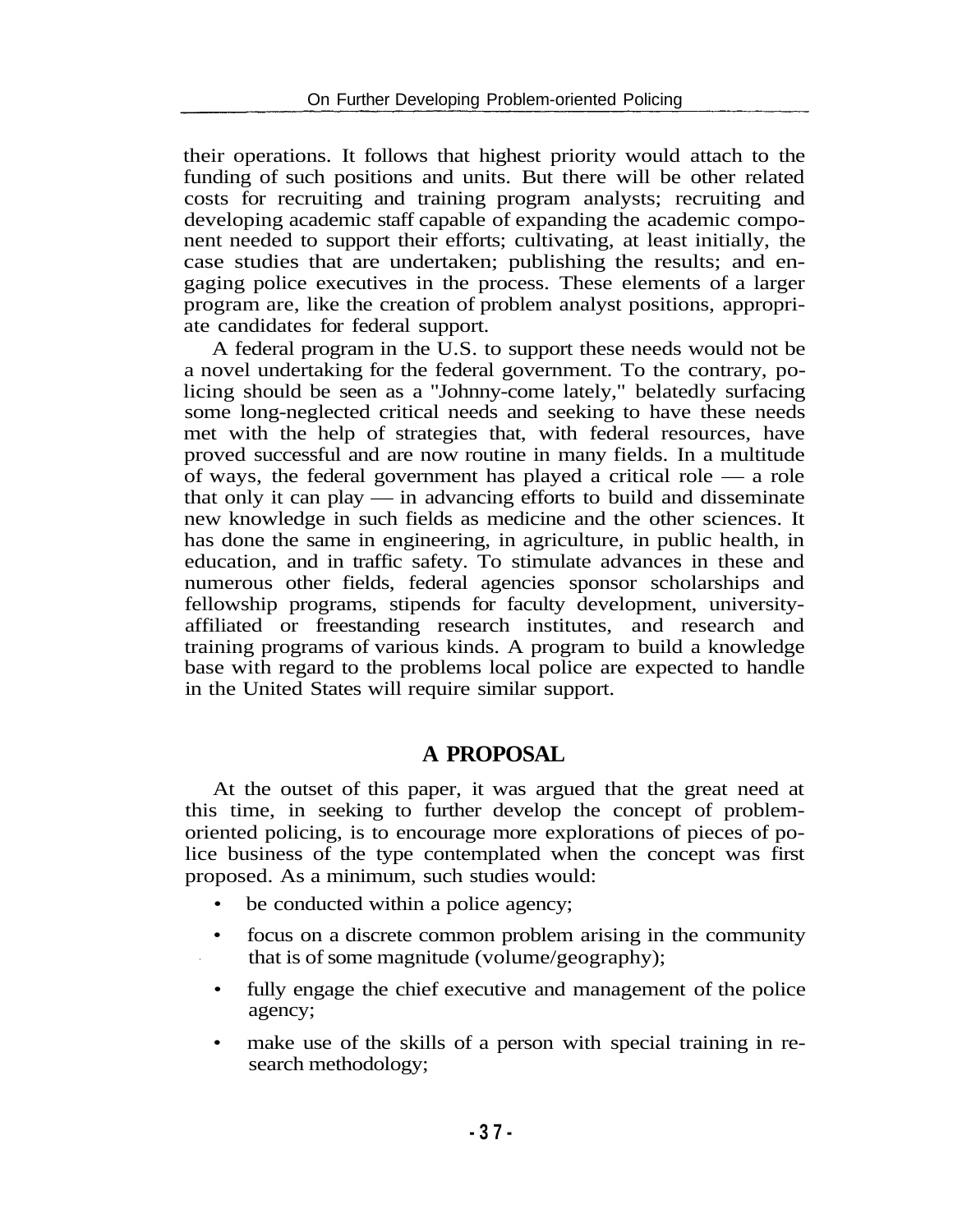- analyze the problem in depth, including a review of all relevant literature;
- weigh the potential value of a broad range of alternative responses, with a high priority on prevention and on decreasing dependence on the use of the criminal law;
- implement a new response strategy;
- rigorously evaluate the results of that implementation; and
- disseminate the results for use by other police agencies.

Acknowledging that some of the original arguments for addressing problems in this way might have become blurred over the years (or are even in danger of being lost), the third section of this paper summarized, with a fresh perspective, the rationale behind problemoriented policing and the rationale for continuing to work on developing the concept. The next section identified five of the major impediments that have been encountered, and offered some thoughts on how progress might nevertheless be realized.

It is tempting to synthesize those thoughts here and offer a broad, new agenda for development of problem-oriented policing, exhorting a large, diverse audience to take action on those pieces of the agenda that they are in a position to adopt. I choose, instead, to offer a highly specific and relatively modest proposal. It is shaped by a fresh awareness of the formidable difficulties that have been experienced in seeking to implement problem-oriented policing, having identified and explored those difficulties here. Its purpose is to launch an initiative in policing that would: (1) more clearly demonstrate the value of addressing specific problems; and (2) gradually, thereby, create a critical mass of significant projects that, by virtue of their own power and self-evident value, would hopefully be widely emulated and ultimately achieve broader change.

The strategy of this proposal, as distinct from the substantive work on problems that it would entail, rests on the observation that efforts to implement problem-oriented policing to date have been too diffuse. The concept of problem-oriented was, in a variety of ways, broadcast to the entire field of policing. Police were — through various publications, training programs, and conferences — exhorted to adopt it. Some agencies, some chief executives, and mostly, some beat-level officers picked up on the concept and, with varying interpretations, intensity and success, sought to implement it. When their experiences were collected in one place, as Sampson and Scott (2000) did in their collection of case studies and as Scott (2001) did in reflecting on the first 20 years, they constitute an impressive story. But when viewed in the context of the overall field of policing, these ef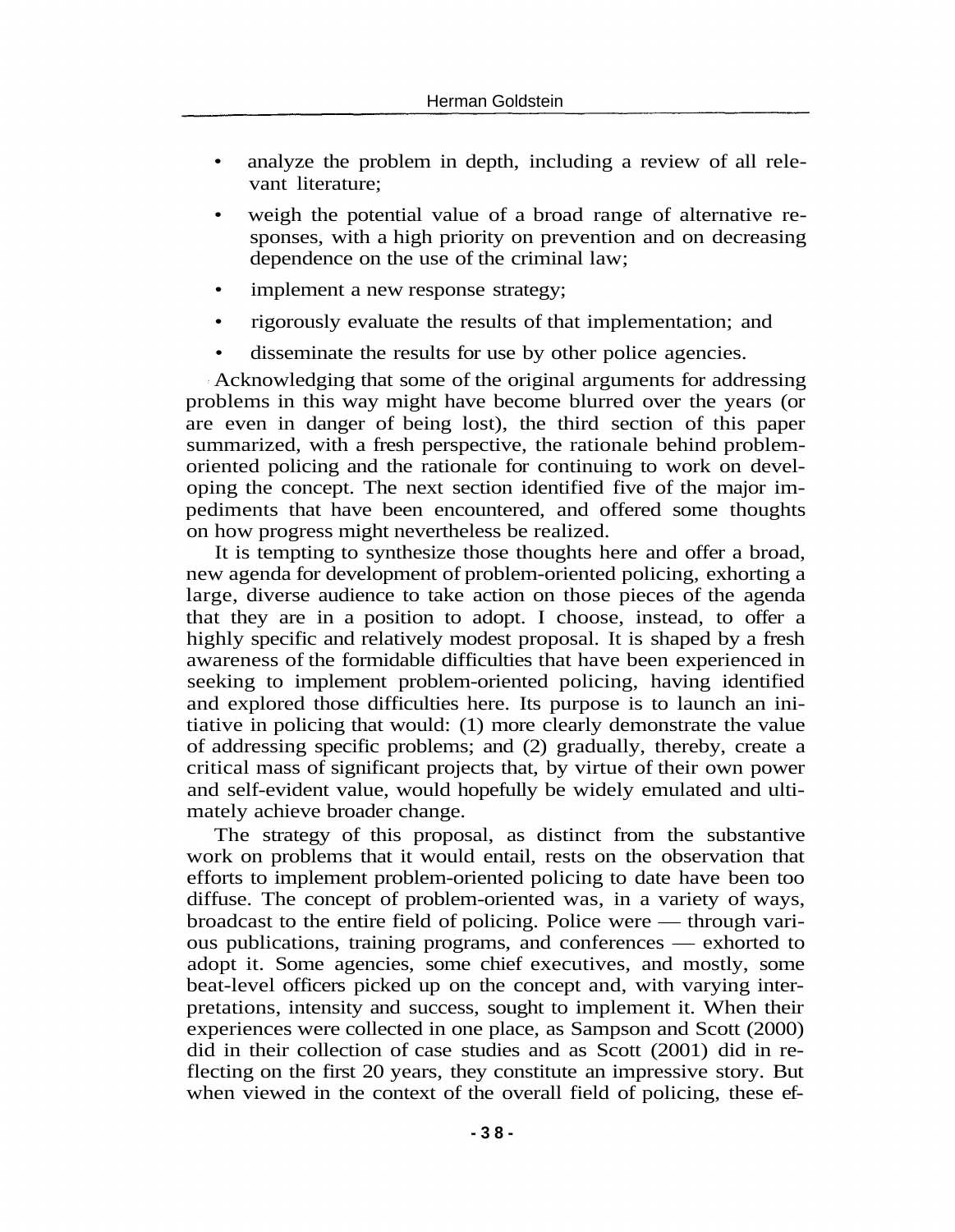forts appear widely scattered among (and even within) agencies and limited in their impact to the local problems that were addressed. With the passage of time and changes in administration, it is increasingly difficult to point with confidence to a single agency in which there is a continuing concentration of high quality work in addressing pieces of its business. In exploring ways in which to develop problem-oriented policing, the need is not only to concentrate on conducting more in-depth management-level studies having all of the minimum elements identified above, but to do so in a way that creates a *critical mass* of such studies and evaluations.

The locus of such a concentration should be a center that is either university-affiliated or freestanding; either physical or virtual. Its life ought not to depend on strong attachments to one or more specific police agencies, given the frequent changes that occur in the management and priorities of those agencies. The basis for affiliation with the center for both practitioners and researchers should be their commitment to the central goal of the center in promoting quality research on substantive problems confronted by the police. The program proposed here for such a center is based on the experience in the United States, with which the author is most familiar, but could be adapted, with some adjustments to local circumstances and scale, to other countries as well. I would envisage the following as the key elements in an initial five-year program for such a center. (Obviously, the numbers and timeframe are not cast in concrete.)

- The recruitment, each year, of 10 individuals (from universities, from the private sector, or from within police agencies including from among the most highly qualified of present crime analysts) to receive specially developed training of approximately three to six months' duration (depending on prior experience) in the knowledge and skills required of problem analysts. It would be necessary to cover the cost of the training and to provide a stipend to the participants.
- The preparation of the materials required to teach such a course, and the preparation of a manual that trained problem analysts could subsequently use as a guide in examining a specific problem.
- The identification, each year, of 10 police executives who endorse the value to their agencies, their communities and the policing field in conducting studies of the type contemplated. They would be asked, in exchange for having a trained, fullysubsidized problem analyst made available to them, to commit themselves to providing the full support of their agencies in conducting the study of from one to three problems; in im-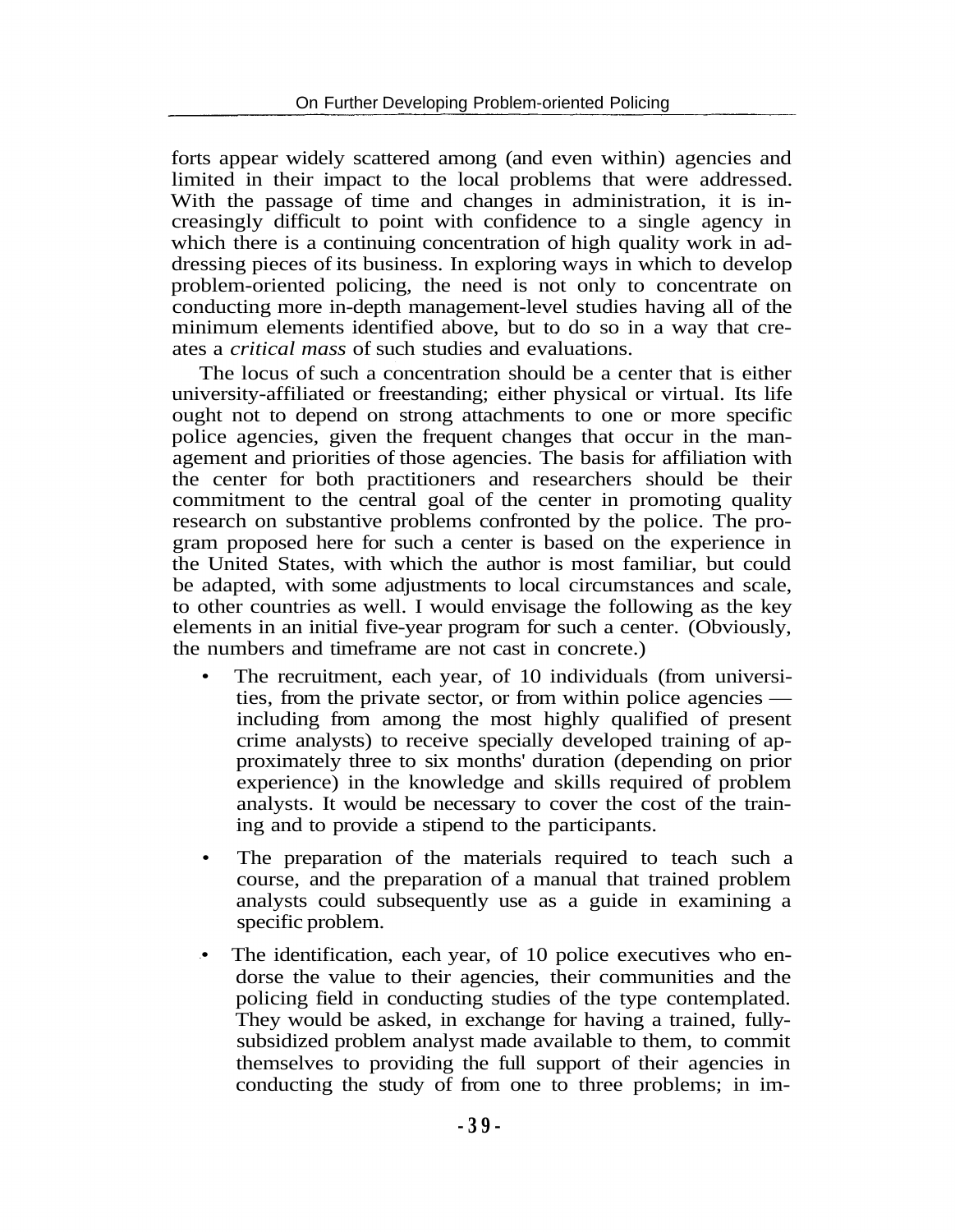plementing a new response to those problems; and in evaluating the effectiveness of the response. If selected, the chief executives, themselves, would be expected, at the outset, to participate in a seminar, organized by the center, that is designed to explore in depth the elements of problem-oriented policing, the partnership to which they were committing themselves, and, in specific terms, what would be expected of them.

- The pairing of a problem analyst to a police agency for a minimum commitment of two years, recognizing that not all individual projects would take that period of time; that they might study an additional problem or move on to another agency.
- The monitoring of each such effort, providing technical and other forms of support, and setting standards for each project. It is envisaged that center staff would be involved in each stage of the project in each community, conferring frequently with department members and the problem analyst, and in promoting the sharing of experiences between and among analysts.
- The publication of the results of each project in ways that are designed to reach a broad audience of police practitioners, thereby sharing the knowledge acquired about specific problems and the results of experimenting with new responses, but also serving to promote similar examinations of other problems confronted by the police.
- The development of an outreach program  $-$  to mayors, city managers, judges, prosecutors, advocacy groups, business interests, and others — using the results of the overall project to demonstrate how rigorous study can contribute not only to improved police practice, but to remedying many of the current infirmities in policing — thereby creating a constituency for police services that is better equipped to assert its expectations of the police.
- The facilitation of future pairings between experienced problem analysts and those police agencies that recognize the demonstrated value of their work and who want to undertake projects on their own, thereby encouraging the establishment within police agencies of a continuing, institutionalized capacity to conduct such analyses and evaluations.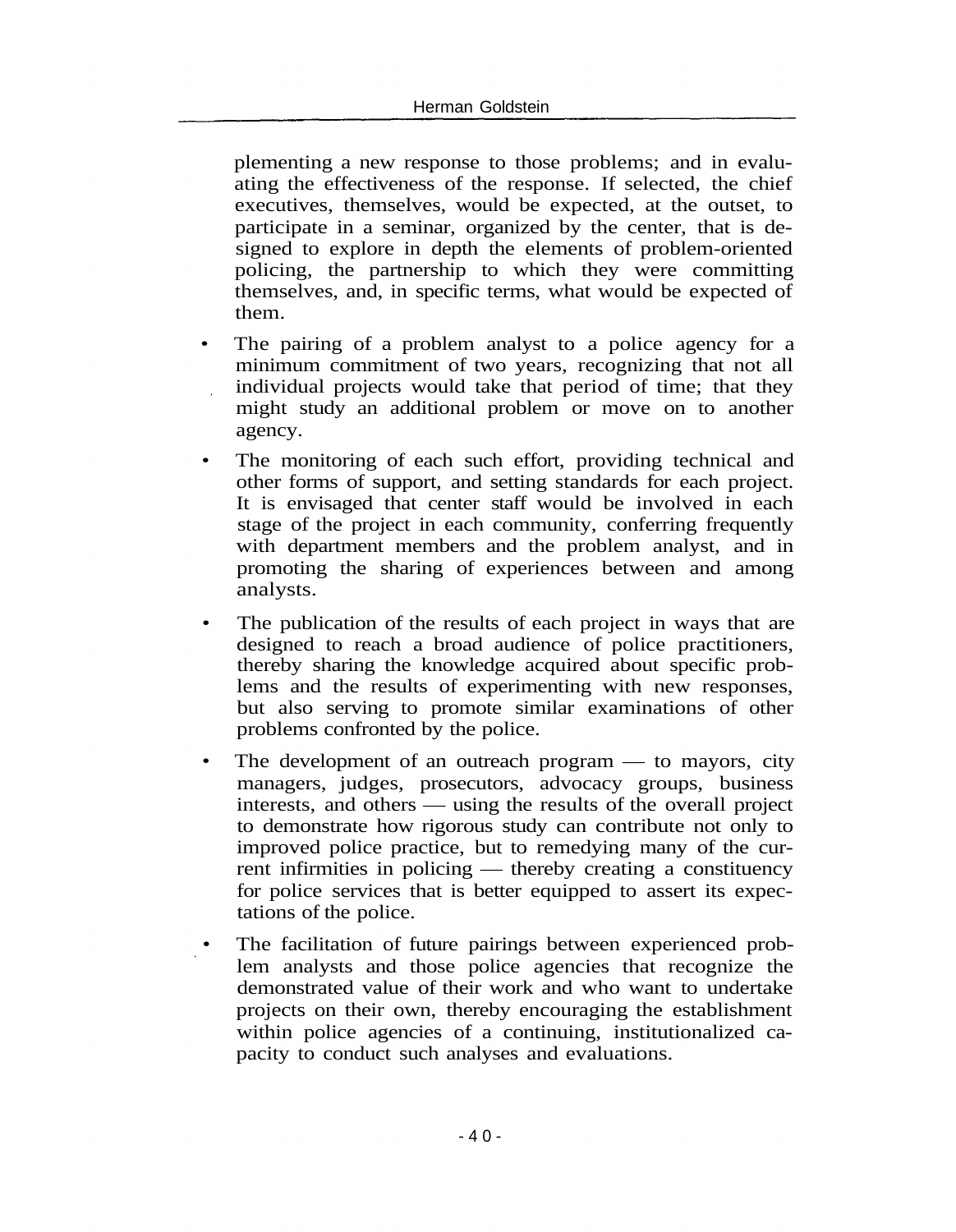- The continued synthesizing of existing literature on common problems — the process established by the Problem-Oriented Guides for Police Project — with the objective of making such information conveniently available to the whole field of policing and, in the process, identifying problems most critically in need of new work that could appropriately be made the subject of study in one of the center-sponsored partnerships.
- The design of a program that seeks to identify present faculty in colleges and universities and those newly entering the academic world who have the qualifications and interest in developing a commitment to research and teaching in this area. This could be implemented through the sponsorship of summer seminars that introduce the candidates to research within policing; cover the work of the center; and offer incentives in the form of stipends to participants.

Like all model programs, one ought not to anticipate a success rate of 100%. Much can go wrong. Some of the investment will not yield a return. But if, for example, each agency studied only one problem and only half of the problems examined produce solid results, the field of policing in the U.S. would have exhaustively examined 25 different pieces of its business in a period of five years. A substantial percentage of those studies would most likely identify practices that are more effective than the practices now currently employed. Through dissemination of the results, the benefits would be realized not just in the one agency doing the study, but potentially in all police agencies.

The budget for such a model program — which would total several million dollars a year — would appear to some to be overwhelming. But that amount is modest — even paltry — when related to:

- the costs of providing police services throughout the nation,
- the costs to the victims of specific forms of crime,
- the costs of massive federal programs launched to improve local policing, or
- the costs of federal programs designed to promote similar development in other areas of government concern.

Improvements in policing — a government function so vital to the quality of life in a democracy — will not come about by simply increasing the numbers of police and by augmenting and modernizing the equipment they use. We need to invest proportionately and more heavily in thinking — in an organized, systematic and sustained way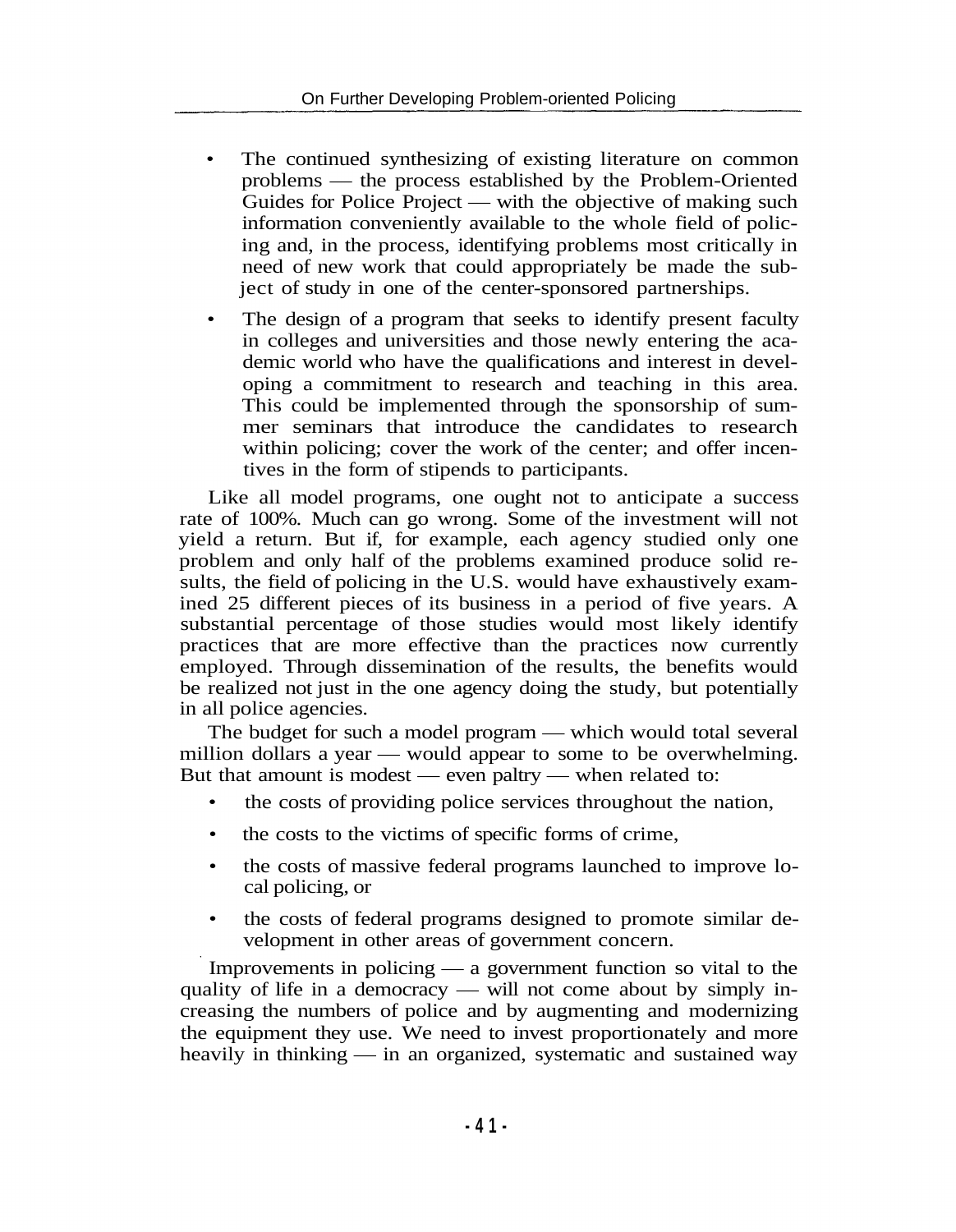— about what it is that the police are called on to do — and how they should do it.

*Address correspondence to:* Herman Goldstein, University of Wisconsin, 606 Law Building, 975 Bascom Mall, Madison, WI 53076 USA. E-mail: <hgold@facstaff.wisc.edu>.

#### **REFERENCES**

- Bard, M. (1970). *Training Police as Specialists in Family Crisis Intervention.* Washington, DC: U.S. Government Printing Office.
- Bittner, E. (1990). *Aspects of Police Work.* Boston, MA: Northeastern University Press.
- Braga, A., D. Kennedy, E. Waring, and A. Piehl (2001) "Problem-Oriented Policing, Deterrence, and Youth Violence: An Evaluation of Boston's Operation Ceasefire." *Journal of Research in Crime and Delinquency* 38(3): 195-225.
- Bridgeman C. and L. Hobbs (1997). *Preventing Repeat Victimisation: The Police Officer's Guide.* London, UK: Home Office Police Research Group.
- Brodeur, J. (1998). "Tailor-Made Policing: A Conceptual Investigation." In: J. Brodeur (ed.), *How To Recognize Good Policing: Problems and Issues.* Washington, DC: Police Executive Research Forum and Sage Publications.
- Chenery, S., J. Holt and K. Pease (1997). *Biting Back II: Reducing Repeat Victimisation in Huddersfield.* (Crime Detection and Prevention Series, Paper No. 82.) London, UK: Home Office Research Group.
- Clarke, R. (1998). "Defining Police Strategies: Problem-Solving, Problem-Oriented Policing and Community-Oriented Policing." In: T. O'Connor Shelley and A. Grant (eds.), *Problem-Oriented Policing: Crime-Specific Problems, Critical Issues and Making POP Work.* Washington, DC: Police Executive Research Forum.
- (1997). *Situational Crime Prevention: Successful Case Studies* (2nd ed.). Monsey, NY: Criminal Justice Press.
- and H. Goldstein (2002). "Reducing Theft at Construction Sites: Lessons From a Problem-Oriented Project." In: N. Tilley (ed.), *Analysis for Crime Prevention.* (Crime Prevention Studies, vol. 13.) Monsey, NY: Criminal Justice Press.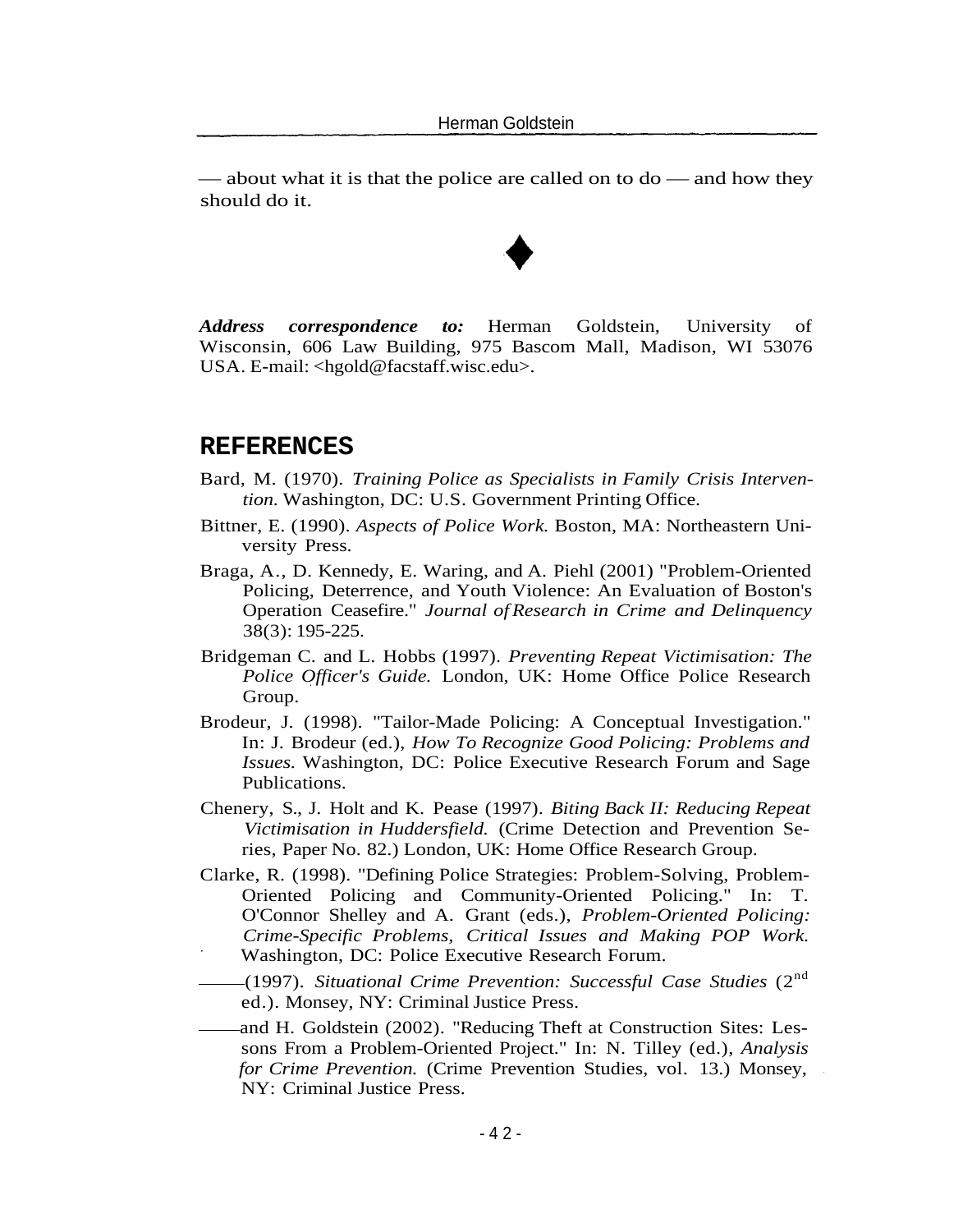- Ekblom, P. (2002). "From the Source to the Mainstream is Uphill: The Challenge of Transferring Knowledge of Crime Prevention Through Replication, Innovation and Anticipation." In: N. Tilley (ed.), *Analysis for Crime Prevention.* (Crime Prevention Studies, vol. 13). Monsey, NY: Criminal Justice Press.
- Eck, J. and W. Spelman (1987a). "Who Ya Gonna Call? The Police as Problem-Busters." *Crime & Delinquency* 33(l):31-52.
	- (1987b). *Problem-Solving: Problem-Oriented Policing in Newport News.* Washington, DC: Police Executive Research Forum.
- Geller, W. (1997). "Suppose We Were Really Serious About Police Departments Becoming 'Learning Organizations'?" *National Institute of Justice Journal* (December):2-7.
- Goldstein, H. (1993). "Confronting the Complexity of the Policing Function." In: L. Ohlin and F. Remington (eds.), *Discretion in Criminal Justice: The Tension Between Individualization and Uniformity.* Albany, NY: State University of New York Press.
- (1990). *Problem-Oriented Policing.* New York, NY: McGraw Hill. (Also published in hard-cover by Temple University Press.)
- (1979). "Improving Policing: A Problem-Oriented Approach." *Crime & Delinquency* 25(2):236-258.
- (1977). *Policing a Free Society.* Cambridge, MA: Ballinger Publishing.
- and C. Susmilch (1982). "Experimenting With the Problem-Oriented Approach to Improving Police Service: A Report and Some Reflections on Two Case Studies." (Volume 4 of the Project on Development of a Problem-Oriented Approach to Improving Police Service.) Madison, WI: University of Wisconsin Law School.
- and C. Susmilch (1981). "The Problem-Oriented Approach to Improving Police Service: A Description of the Project and an Elaboration of the Concept." (Volume 1 of the Project on Development of a Problem-Oriented Approach to Improving Police Service.) Madison, WI: University of Wisconsin Law School.
- Kennedy, D. (1999). "Research for Problem-Solving and the New Collaborations." In: *Viewing Crime and Justice From a Collaborative Perspective: Plenary Papers of the 1998 Conference on Criminal Justice Research and Evaluation.* Washington, DC: National Institute of Justice, U.S. Department of Justice.
- —— (1997). "Pulling Levers: Chronic Offenders, High-Crime Settings, and a Theory of Prevention." *Valpariso University Law Review* 31:449- 484.
- Laycock, G. (2002). "Methodological Issues in Working With Policy Advisers and Practitioners." In: N. Tilley (ed.), *Analysis for Crime Prevention.* (Crime Prevention Studies, vol. 13.) Monsey, NY: Criminal Justice Press.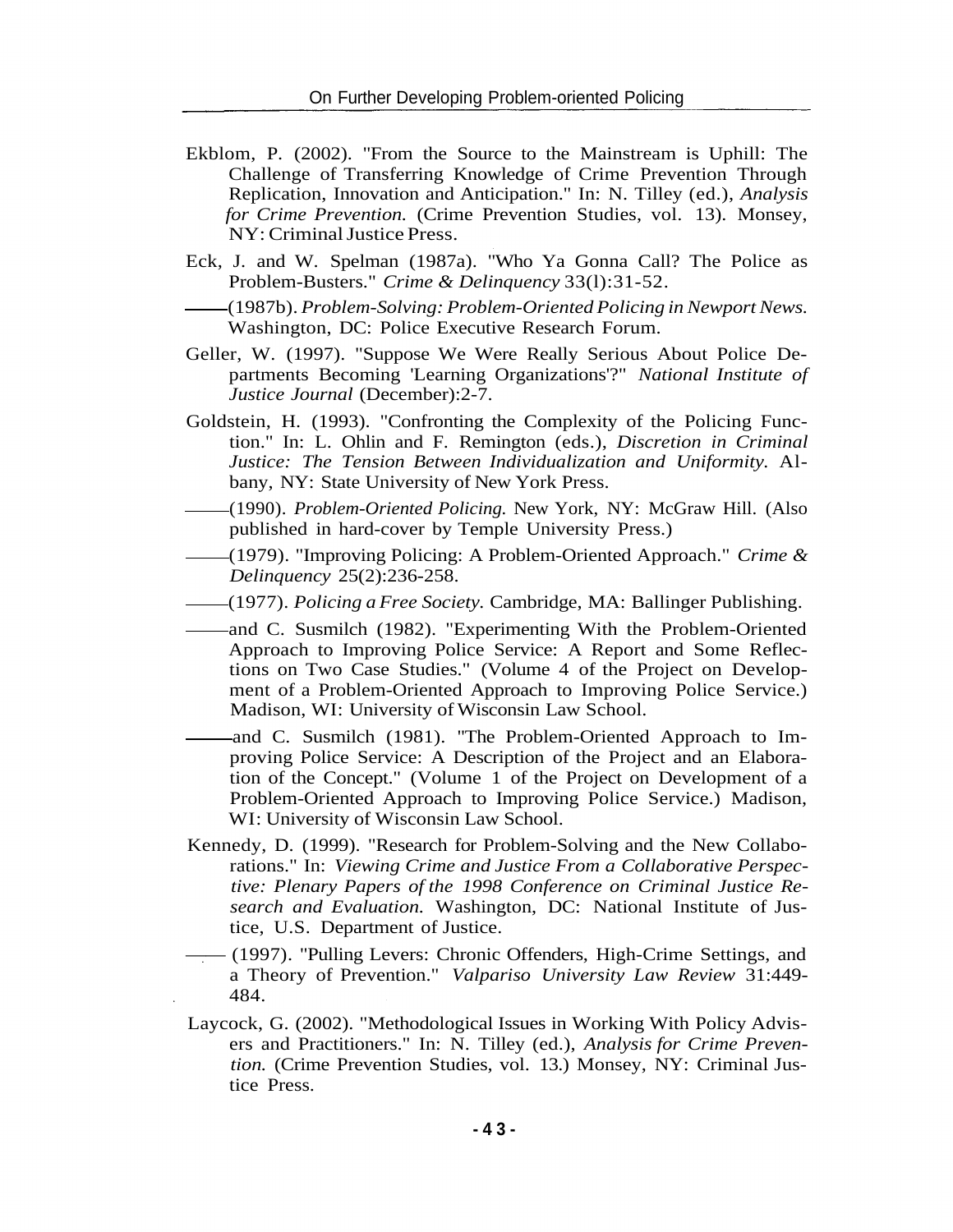- Leigh, A., T. Read and N. Tilley (1998). *Brit POP II: Problem-Oriented Policing in Practice.* (Police Research Series, Paper No. 93.) London, UK: Home Office Policing and Reducing Crime Unit.
- —- (1996). *Problem-Oriented Policing: Brit POP.* (Crime Detection and Prevention Series, Paper No. 75.) London, UK: Home Office Police Research Group.
- Pease, K. (1998). *Repeat Victimisation: Taking Stock.* (Crime Detection and Prevention Series. Paper No. 90.) London, UK: Home Office Policing and Reducing Crime Unit.
- Read, T. and N. Tilley (2000). *Not Rocket Science? Problem-solving and Crime Reduction.* (Crime Reduction Research Series, Paper No. 6.) London, UK: Home Office Policing and Reducing Crime Unit.
- Reiss, A. (1982). "Forecasting the Role of the Police and the Role of the Police in Social Forecasting." In: R. Donelan (ed.), *The Maintenance of Order in Society.* Ottawa, CAN: University of Toronto.
- Rojek, J. (2001). "A Decade of Excellence in Problem-Oriented Policing Characteristics of the Goldstein Award Winners." Presentation at the Academy of Criminal Justice Sciences, Washington, DC (April 6, 2001).
- Sampson, R. and M. Scott (2000). *Tackling Crime and Other Public-Safety Problems: Case Studies in Problem-Solving.* Washington, DC: Office of Community-Oriented Policing Services, U.S. Department of Justice.
- Scott, M. (2001) *Problem-Oriented Policing: Reflections on the First 20 Years.* Washington, DC: Office of Community-Oriented Policing Services, U.S. Department of Justice.
- Sherman, L. (1998). *Evidence-Based Policing.* (Ideas in American Policing series.) Washington, DC: Police Foundation.
- J. Schmidt, D. Rogan, P. Gartin, E. Cohn, D. Collins and A. Bacich (1991). "From Initial Deterrence to Long-Term Escalation: Short-Custody Arrest for Poverty Ghetto Domestic Violence." *Criminology* 29(4):821-850.
- and R. Berk (1984). "The Specific Deterrent Effects of Arrest for Domestic Violence." *American Sociological Review* 49(2):261-272.
- Skogan, W. and S. Hartnett (1997). *Community Policing, Chicago Style.* New York, NY and Oxford, UK: Free Press.
- Sparrow, M. (1994). *Imposing Duties: Government's Changing Approach to Compliance.* Westport, CT: Praeger.
- Taft, P. (1986). *Fighting Fear: The Baltimore County COPE Project.* Washington, DC: Police Executive Research Forum.
- Tilley, N. (1999). "The Relationship Between Crime Prevention and Problem-Oriented Policing." In: C. Sole Brito and T. Allan (eds.), *Problem-*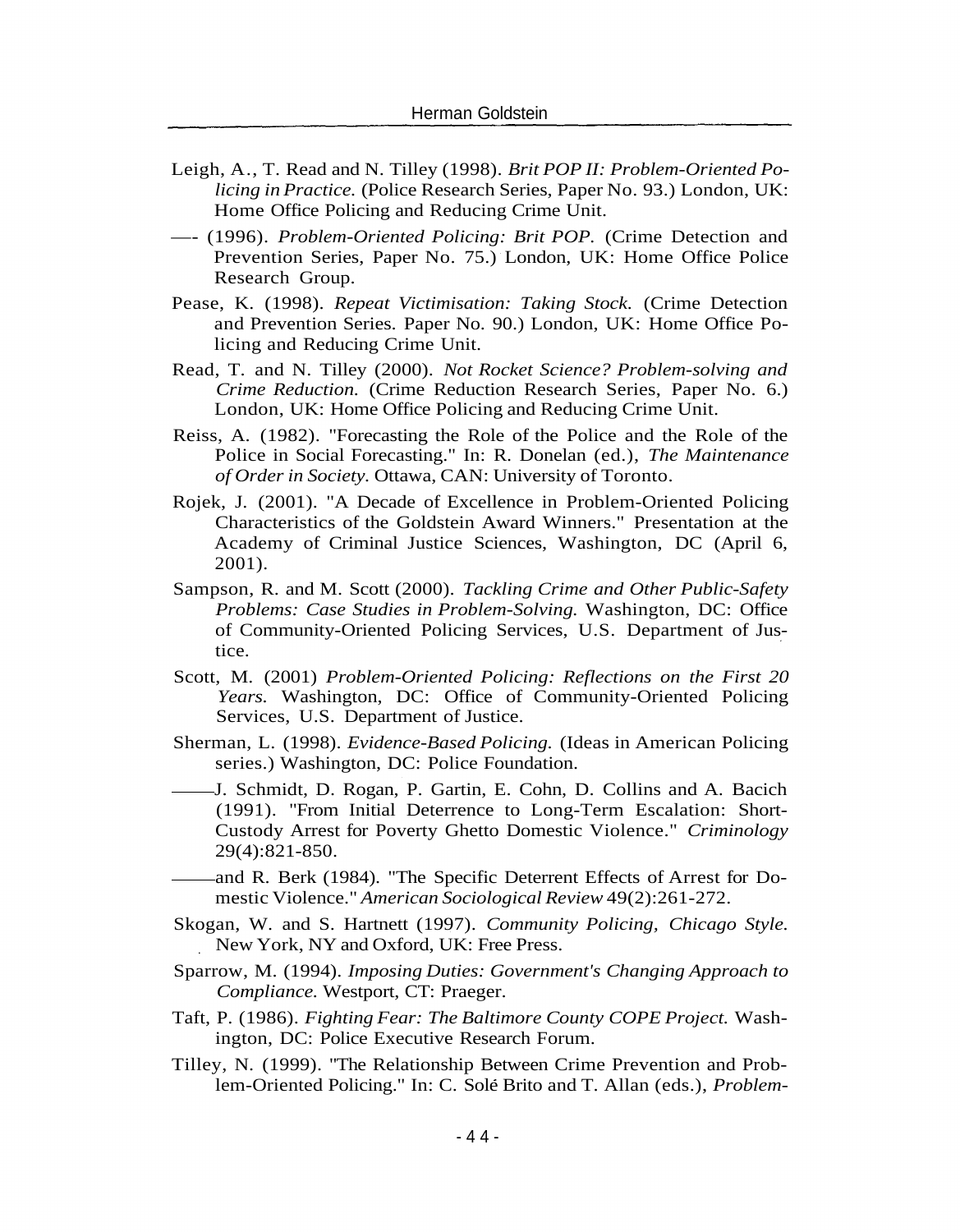*Oriented Policing: Crime-Specific Problems, Critical Issues and Making POP Work,* vol. 2. Washington, DC: Police Executive Research Forum.

- —— and G. Laycock (2000). "Joining Up Research, Policy and Practice About Crime." *Policy Studies* 21(3):213-227.
- Toch, H. and J.D. Grant (1991). *Police as Problem-Solvers.* New York, NY: Plenum Press.
- U.S. Bureau of Justice Statistics (2000). *Sourcebook of Criminal Justice Statistics.* Washington, DC: U.S. Department of Justice.
- U.S. National Institute of Justice (2001a). *Excellence in Problem-Oriented Policing: The 2001 Herman Goldstein Award Winners.* Washington, DC: U.S. Department of Justice.
- (2001b). *Excellence in Problem-Oriented Policing: The 2000 Herman Goldstein Award Winners.* Washington, DC: Department of Justice.
	- (2000). *Excellence in Problem-Oriented Policing: The 1999 Herman Goldstein Award Winners.* Washington, DC: U.S. Department of Justice.

#### **NOTES**

1. Bittner (1990), among others, in pleading for a requirement of higher education for the police, expressed skepticism about how well this might work. He notes: "...the effort involved in problem-oriented policing requires interests, inclinations, and aptitudes that are not well represented in police personnel at this time. It is not that such persons are wholly absent. Their number is actually larger than existing recruitment and training patterns lead us to expect...The idea that the principles and procedures employed today in recruitment and training will produce people inclined toward self-directed information gathering and analysis, capable of inventive planning, and motivated to work for long-range solutions seems absurd; and farfetched is better than absurd.

2. In this same period, the community policing movement grew rapidly in policing. One element of that movement supported the police becoming less legalistically-oriented: that police should redefine their role in ways that sought to achieve broader outcomes for those, especially victims, who turned to the police for help. Beat-level "problem solving" was seen as supporting these efforts and therefore often incorporated into the community policing movement (see, e.g., Skogan and Hartnett 1997). As community policing and problem-oriented policing evolved alongside each other, the two concepts were intermingled. I contributed to some of the resulting confusion (see Brodeur, 1998). For a clarification between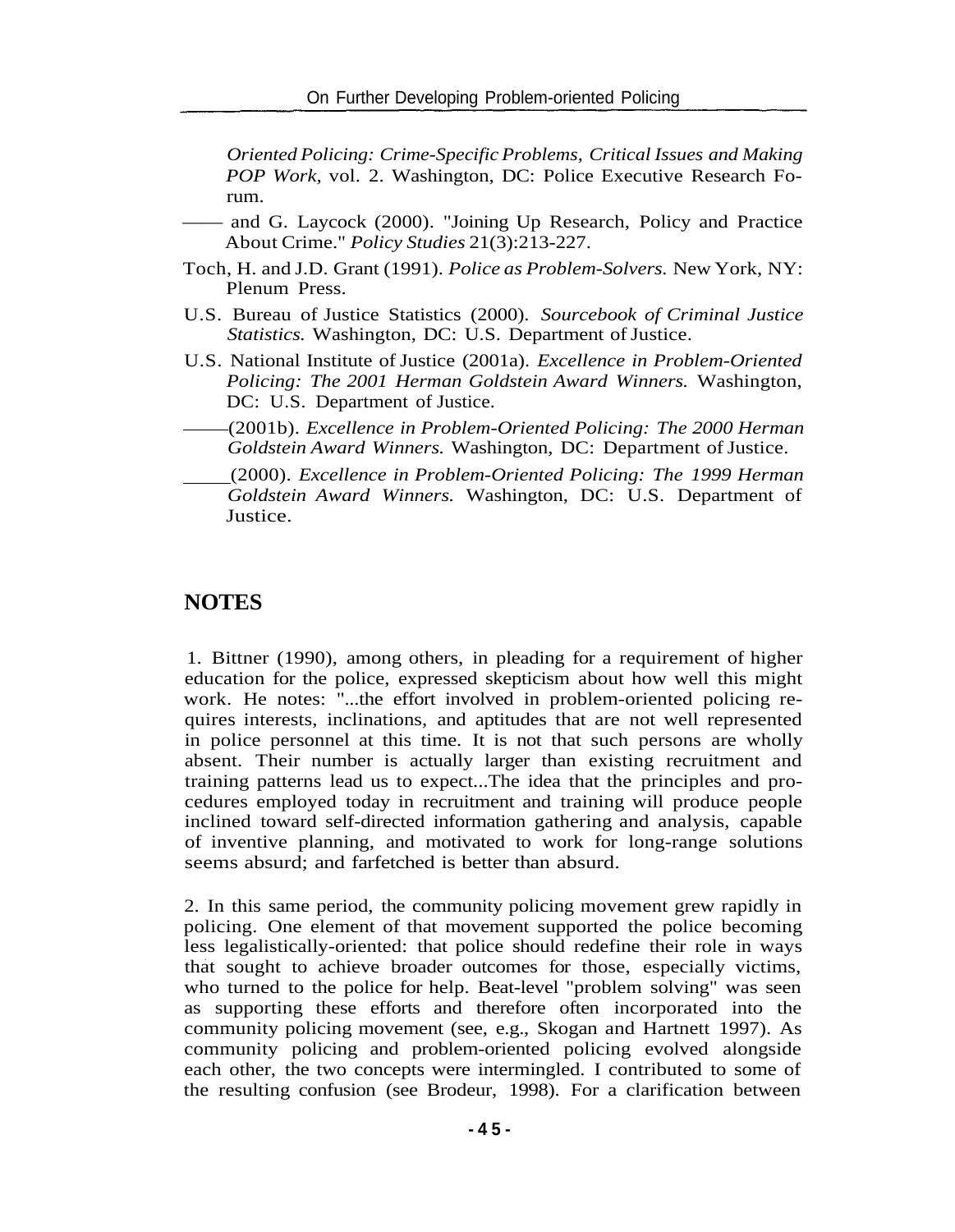the concepts, see both Brodeur (1998) and Scott (2001).

3. This is especially troubling because the reform movement in policing was, for a long time, identified as the professionals tion of the police. But the exact meaning of that term has never been clear. It is most commonly associated with higher entry standards or college education. Some associate it primarily with increased integrity or efficiency. The building of a body of knowledge, on which good practice is based and with which practitioners are expected to be familiar, may be the most important element for acquiring truly professional status.

4. In the U.K., the Home Office has initiated a number of programs recently, using the Web, to support local crime prevention efforts (see www.crimereduction.gov.uk). Some of the posted material facilitates access to relevant research.

5. Referred to as the *Problem-Oriented Guides for Police* series, published in 2001 and 2002, the series is funded by the Office of Community Oriented Policing Service (COPS) of the U.S. Department of Justice. The authors of the guides on specific problems are Michael S. Scott, Rana Sampson, Ronald V. Clarke, and Deborah Lamm Weisel. There is also an introductory guide on assessing responses to problems by John E. Eck.

6. For an elaboration on these points, see Goldstein 1977, 1990.

7. Police Executive Research Forum, "Police Executive Survey — 1998." www.policeforum.org/data.htm (Question No. 45).

8. For a full discussion of this need, see Clarke, 1998.

9. While the primary focus here is on engaging more academics in research relating to the police, the importance of opening police agencies to more research should not be discounted. One of the major lessons that can be drawn from the strongest problem-oriented policing projects is that their strength grew, in large measure, from the wealth of data and insights to which the researchers involved had such easy access. Having been involved in several such studies, it is hard to contemplate how studies without such access could be as penetrating and as confidently conclusive.

10. I'm mindful, of course, that an appeal for academics to engage in research of the type proposed here requires that they face a major problem in their relationships with their peers. Such research is often labeled "applied research" — a term frequently used in a pejorative sense by academics in the social sciences. For a helpful discussion of the dichot